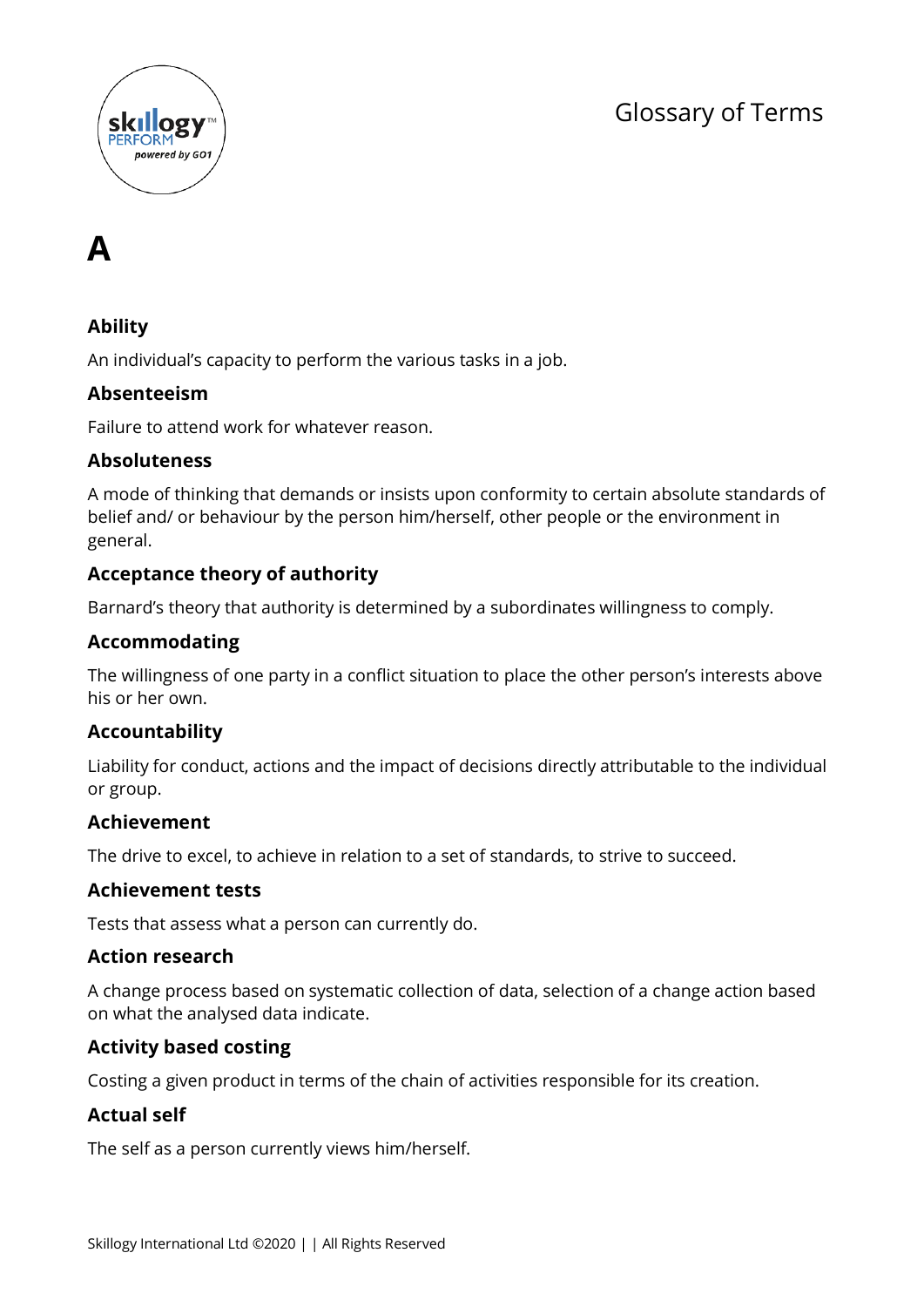### **Adaptive behaviour**

Behaviour that is aimed at removing or circumventing a situation where goal blocking occurs.

# **Adaptive learning**

Learning how to adapt to environmental change.

### **Added value negotiation**

A five-step process involving the development of multiple deals.

### **Adjourning**

The final stage in group development for temporary groups, characterised by concern with wrapping up activities rather than task performance.

### **Administrative systems**

Systems designed to perform the conversion of inputs into outputs for an organisation's support functions.

### **Advocacy advertising**

Promoting a point of view along with a product or service.

### **Affective component**

The emotional or feeling segment of an attitude.

### **Affirmative action programme**

Making up for past discrimination by actively seeking and employing minorities.

### **Affiliation**

The desire for friendly and close interpersonal relationships

### **Agreeableness**

A personality dimension that describes someone that is good natured, cooperative, and trusting.

### **Alternative dispute resolution**

Avoiding legal action by settling disputes with less costly methods including arbitration and mediation.

### **Altruism**

Unselfish devotion to the interests of others.

### **Amoral managers**

Managers who are neither moral nor immoral, but ethically lazy.

### **Antecedent**

An environmental queue for a specific behaviour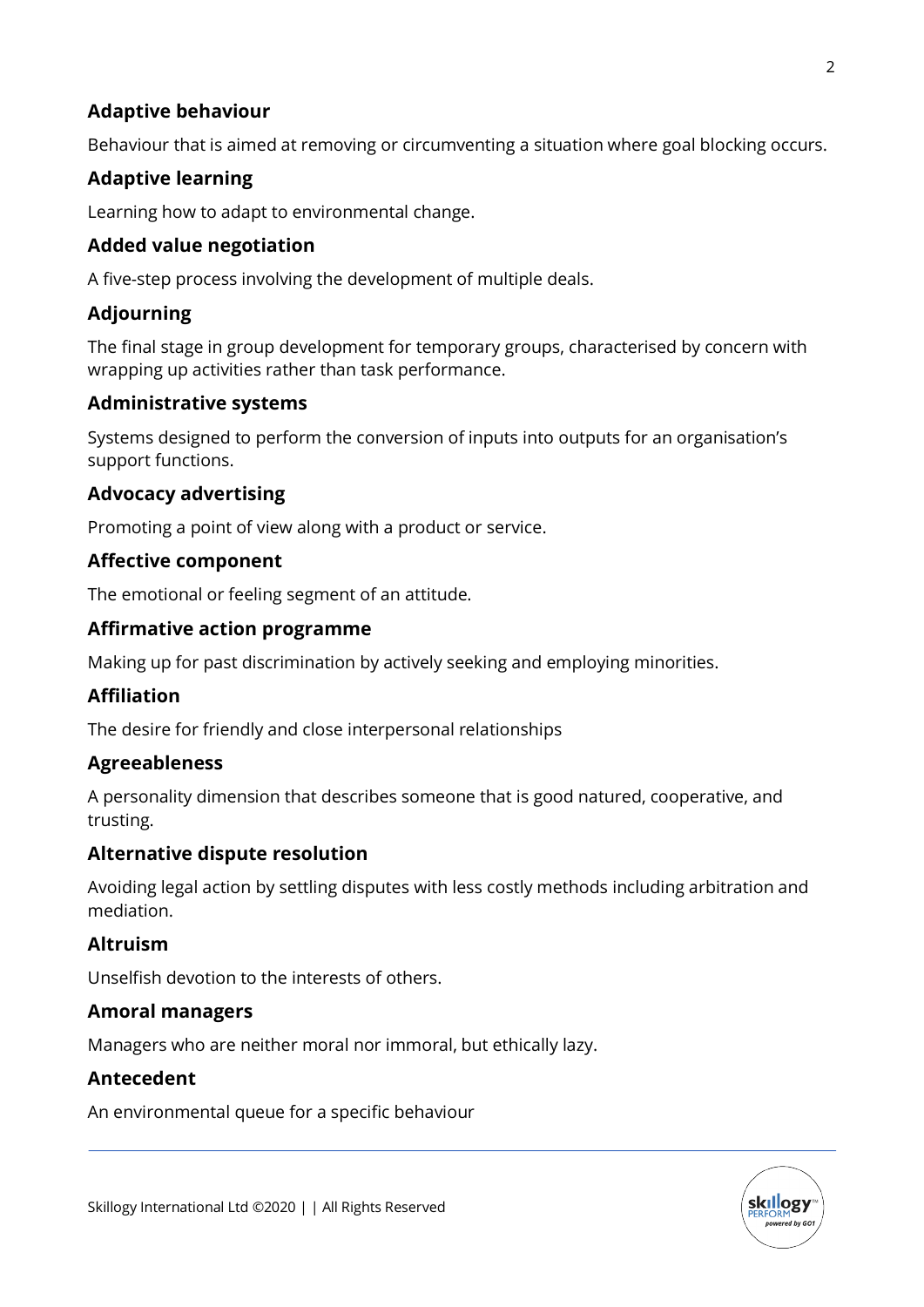# **Anthropology**

The study of societies to learn about human beings and their activities

# **Anticipatory changes**

Planned changes based on expected situations.

# **Aptitude**

The facility or potential to be able to do something (latent ability)

# **Arbitrator**

A third party to a negotiation who has the authority to dictate an agreement

### **Artificial intelligence**

Branch of cognitive psychology that uses computer models to try to simulate the activities of the mental process.

### **Assertiveness**

A person's desire to satisfy only his or her concerns in a conflict situation.

### **Assessment Centres**

A set of performance assimilation tests designed to evaluate a candidate's managerial potential.

### **Attitudes**

Evaluative statements or judgements concerning objects, people, or events

### **Attitude surveys**

Eliciting responses from employees through questionnaires about how they feel about their jobs, work groups, supervisors, and/or the organisation.

### **Attribution Theory**

When individuals observe behaviour, they attempt to determine whether it is internally or externally caused.

### **Attribution Theory of Leadership**

Proposes that leadership is merely an attribution that people make about other individuals.

# **Authority**

The rights inherent in a managerial position to give instructions and to expect the instructions to be obeyed

### **Autonomy**

The degree to which the job provides substantial freedom and discretion to the individual in scheduling the work and in determining the procedures to be used in carrying it out.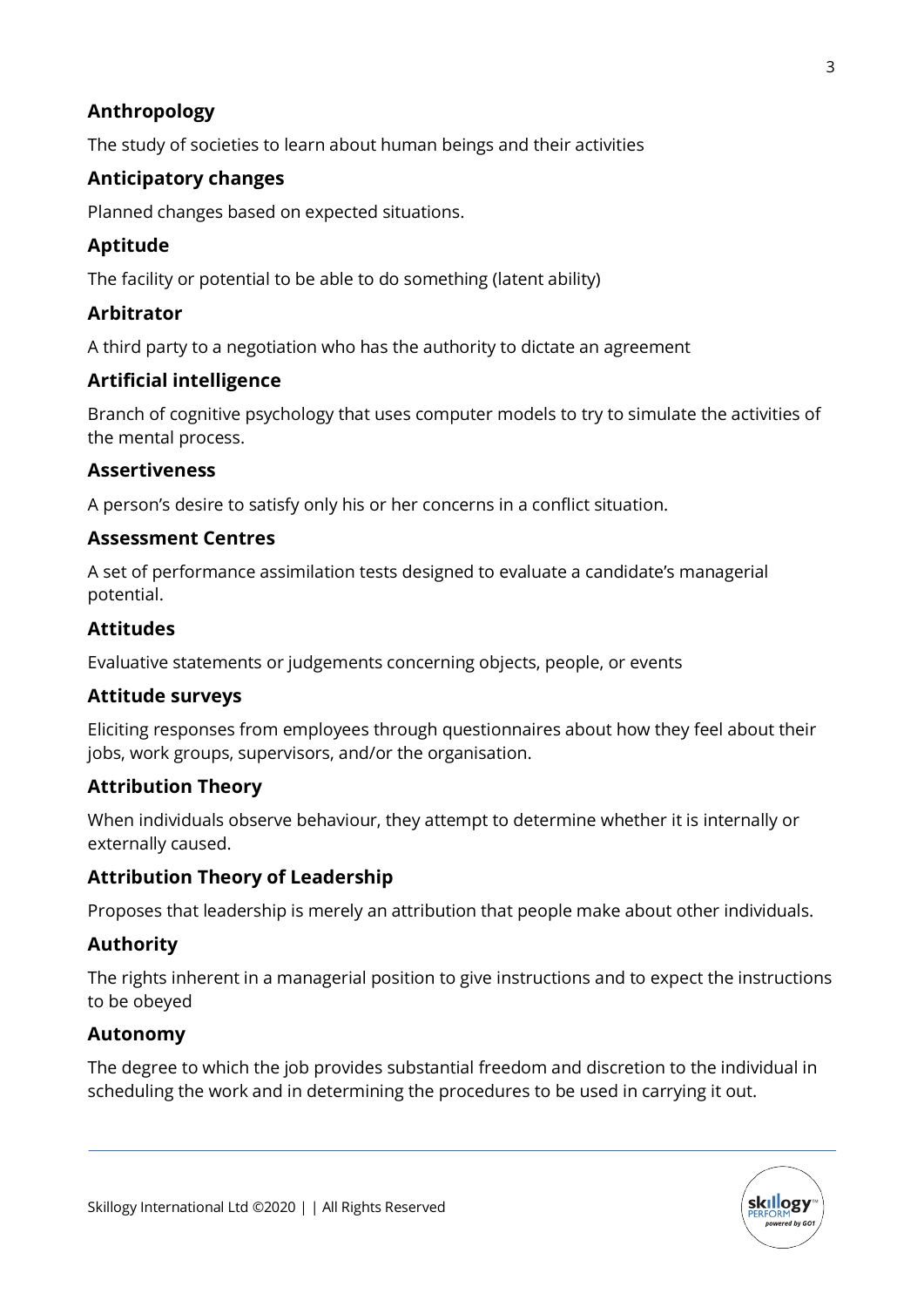# **Availability heuristic**

The tendency for people to base their judgements on information that is readily available to them.

# **Avoiding**

The desire to withdraw from or suppress a conflict.

# **B**

### **Bargaining zone**

The gap between two parties.

### **Batch processing**

Processing stored data together at the same time

### **Behavioural component of an attitude**

An intention to behave in a certain way towards someone or something

### **Behavioural theories of leadership**

Theories proposing that specific behaviours differentiate leaders from non-leaders.

### **Behaviourally anchored rating scales**

An evaluation method where actual job-related behaviours are rated along a continuum.

### **Behaviourism**

Belief that observable behaviour is more important than inner states.

### **Benchmarking**

Identifying, studying and building upon the best practices of organisational role models.

### **Biographical characteristics**

Personal characteristics such as age, sex, and marital status that are objective and easily obtained from personnel records.

### **Board representatives**

A form of representative participation involving the company's employees in the representation of the interest of other employees.

### **Body language**

Non-verbal communication based on facial expressions, posture and appearance.

**skillogy**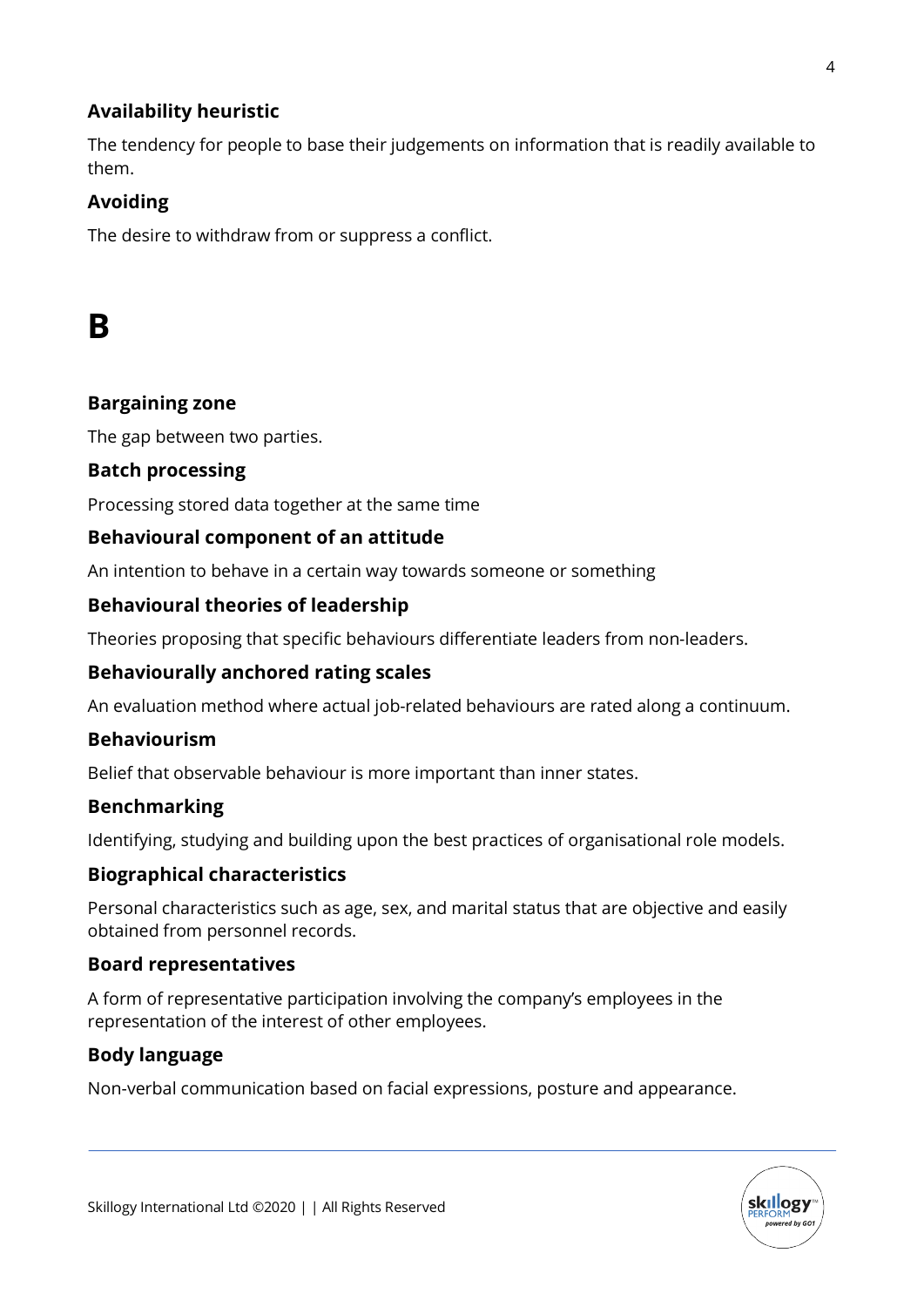### **Boundary-less organisation**

An organisation that seeks to eliminate the chain of command, have limitless spans of control, and replace departments with empowered teams.

### **Bounded rationality**

Individuals make decisions by constructing simplified models that extract the essential features from problems without capturing all there complexity.

### **Brainstorming**

An idea generation process that specifically encourages any and all alternatives, while withholding any criticism of those alternatives until the process has been completed.

### **Break-even point**

The level of sales at which there is no loss or profit

# **Bridges**

Individuals in a social network who serve as linking pins by belonging to two or more clusters.

### **Budget**

A formal financial projection.

### **Budget variance**

The difference between budgeted and actual figures

### **Bureaucracy**

A structure with highly routine operating tasks achieved through specialisation, very formalised rules and regulations, tasks that are grouped into functional departments, centralised authority, narrow spans of control, and decision-making that follows the chain of command.

# **Business cycle**

The up and down movement of an economy's ability to generate wealth.

# **C**

# **Cafeteria compensation**

A plan that allows employees to select their own mix of benefits

# **Capability profile**

Identifying the organisation's strengths and weaknesses.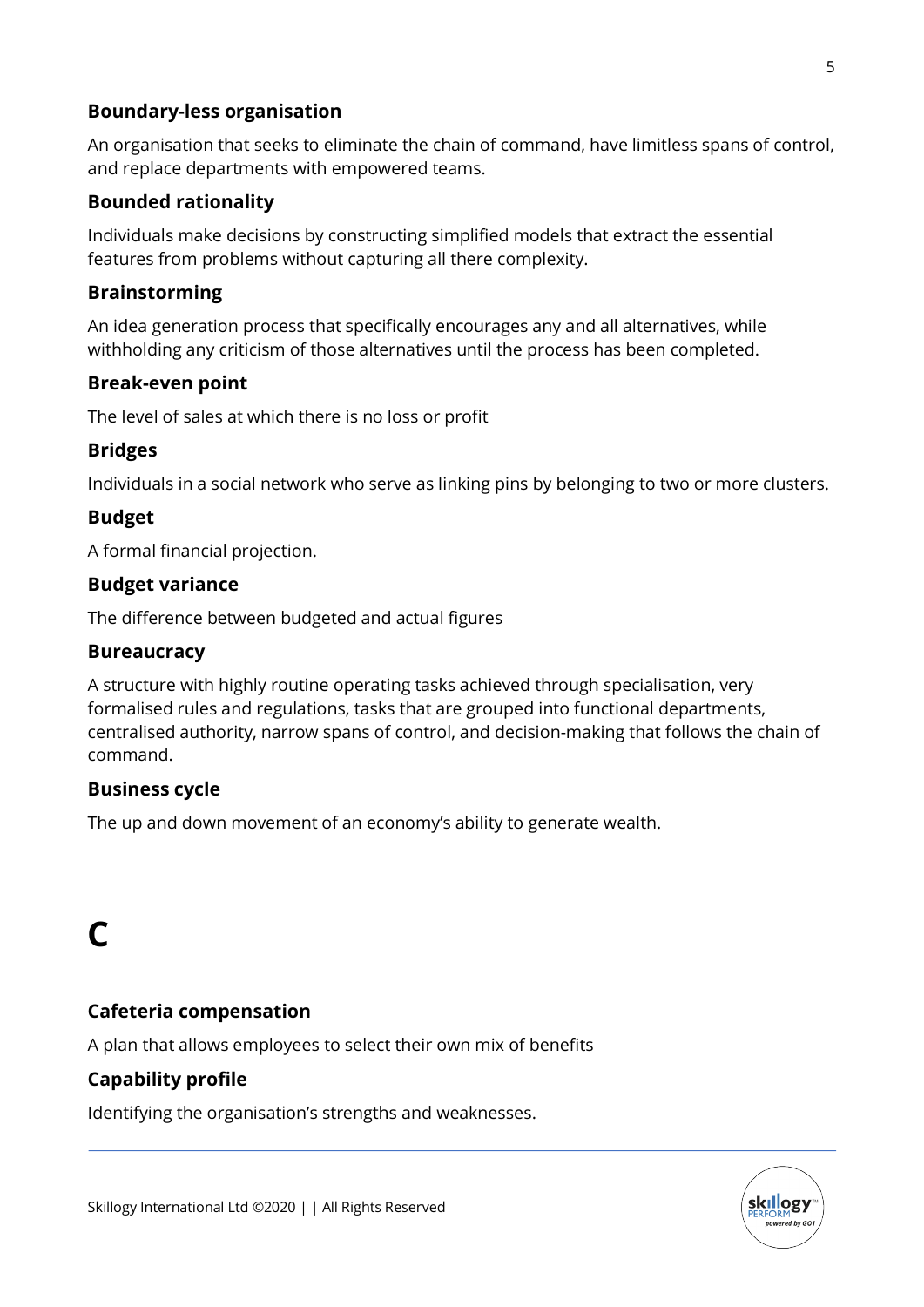### **Career**

A sequence of positions occupied by a person during the course of a lifetime.

# **Causes**

Variables responsible for the variance between actual and desired

# **Centralisation**

The degree to which decision-making is concentrated at a single point in the organisation.

# **Chain of command**

The unbroken line of authority that extends from the top of the organisation to the lowest echelon and clarifies who reports to whom.

# **Change**

The act of making things different.

# **Change agents**

Persons who act as catalysts and assume the responsibility for managing change activities.

# **Change management**

A key performance skill in the managing work performance area that provides managers with the ability to understand the causes of resistance and how to manage the process in achieving a positive outcome in accordance with organisational objectives.

# **Change embracing**

People who have a tendency to be comfortable with a changing environment and adapt to new situations and circumstances and who welcome change.

# **Change resistant**

People who have a tendency to want to remain secure with what they have become used to and who feel less at ease with the unfamiliar and resist change.

# **Channel**

The medium through which a communication message travels

# **Channel richness**

The amount of information that can be transmitted during a communication episode

# **Charismatic leadership**

Followers make attributions of heroic or extraordinary leadership abilities when they observe certain behaviours.

# **Classical conditioning**

A type of conditioning where an individual responds to some stimulus that would not invariably produce such a response.

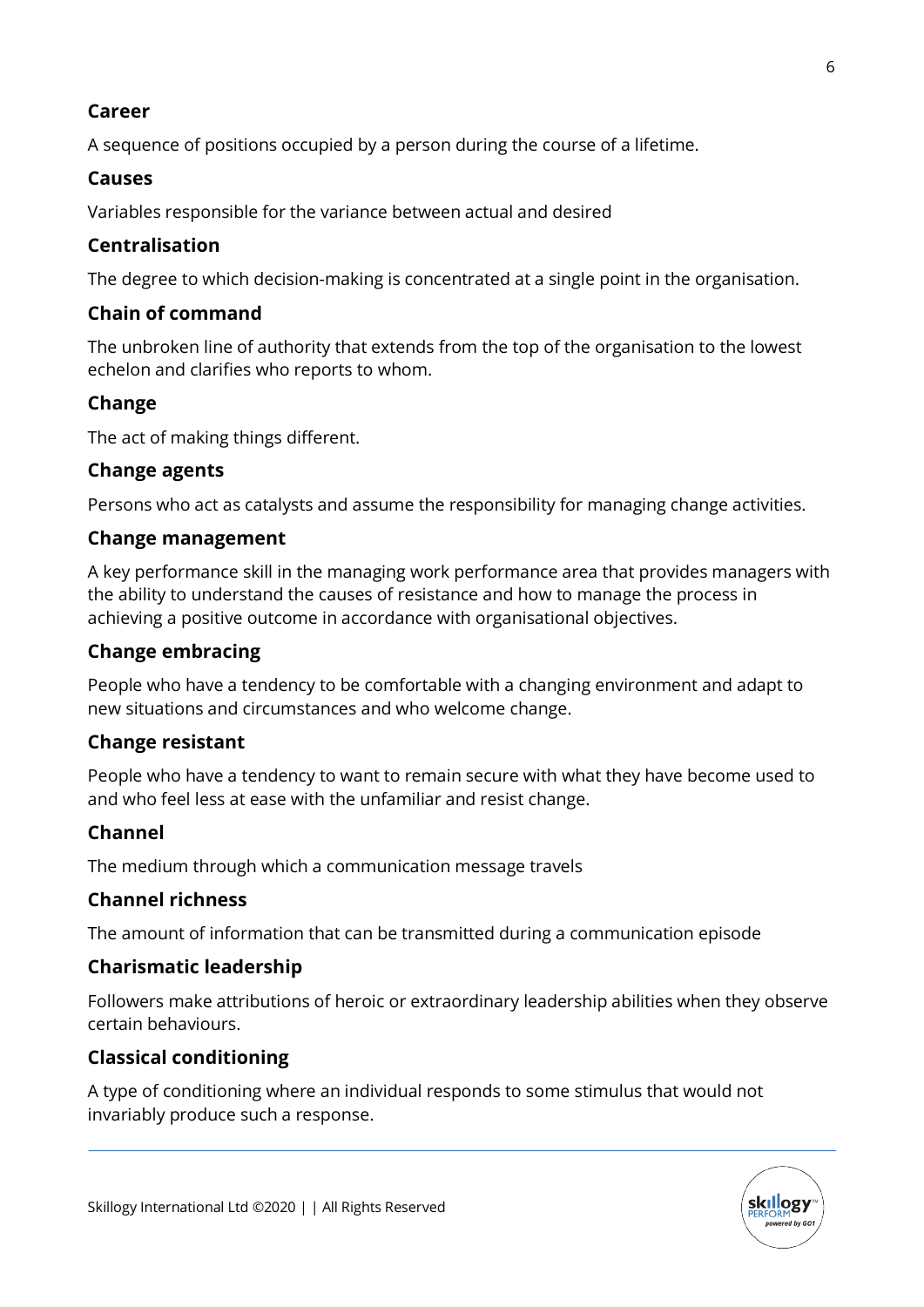# **Cliques**

Relatively permanent informal groups that involve friendship.

### **Cluster organisation**

Collaborative structure in which teams are the primary unit

### **Coercive power**

Gaining compliance through threats or punishment

### **Cohesiveness**

A tendency of a group to stick together.

### **Commitment**

The state of being bound emotionally or intellectually to some way of thinking or course of action.

### **Communication**

Interpersonal transfer of information and understanding.

### **Comparative management**

The study of how organisational behaviour and management practices differ across cultures.

### **Compromising**

A tactic used to find a common resolution to a problem or issue where the parties have differing views on the cause of action or outcome.

### **Concurrent control**

The monitoring and adjusting of on-going activities and processes.

### **Concurrent engineering**

A team approach to product design involving specialists from all functional areas including research, production and marketing.

### **Condition of certainty**

The solid factual basis allowing the accurate prediction of a decision's outcome.

### **Condition of risk**

Decision made on the basis of incomplete but reliable information.

### **Condition of uncertainty**

No reliable factual information available.

### **Conflict**

Incompatible behaviours make another person or the parties involved, less effective.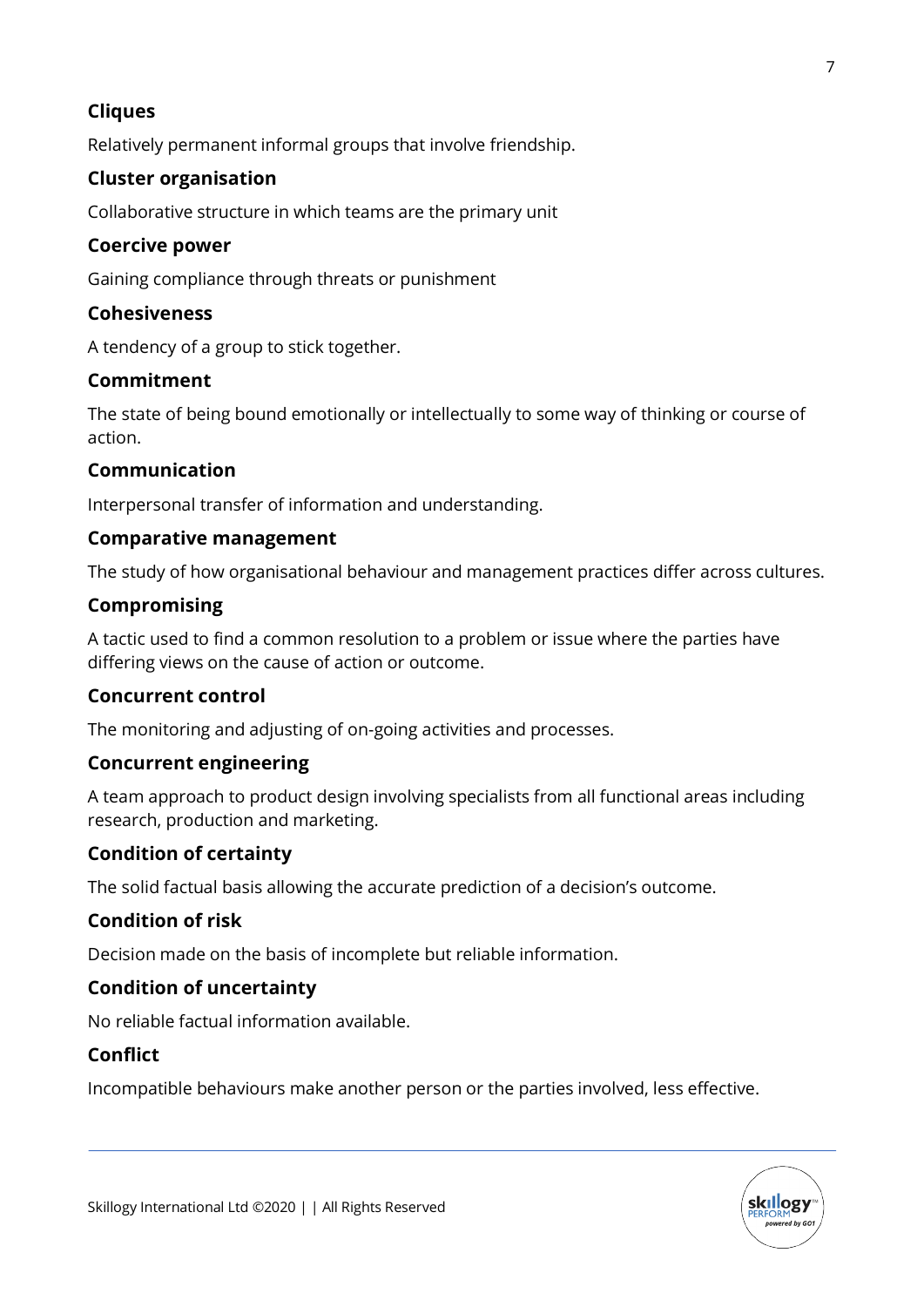# **Conflict trigger**

Any factor that increases the chances of conflict.

# **Conformity**

Complying with prevailing role expectations and norms.

### **Conscientious**

A person who is diligent an constant in application or attention.

# **Conservative**

Favouring traditional views and values; tending to oppose change.

### **Contingency approach**

Research effort to determine which managerial practices and techniques are appropriate in specific situations.

### **Contingency design**

Fitting the organisation to its environment.

### **Continuous reinforcement**

Every instance of a behaviour is rewarded.

### **Continuum**

A continuous non-spatial whole or extent or succession in which no part or portion is distinct or distinguishable from adjacent parts.

# **Contribution margin**

Selling price per unit minus variable costs per unit.

# **Control**

Taking preventive or corrective actions to keep things on track.

# **Convergent thinking**

A type of thinking operation characterised by the use of logical reasoning to arrive at a single correct solution to a problem.

### **Corporate social responsibility**

Idea that business has social obligations above and beyond making a profit.

# **Creative**

Having the power or ability to create things.

# **Creativity**

The reorganisation of experience into new configurations.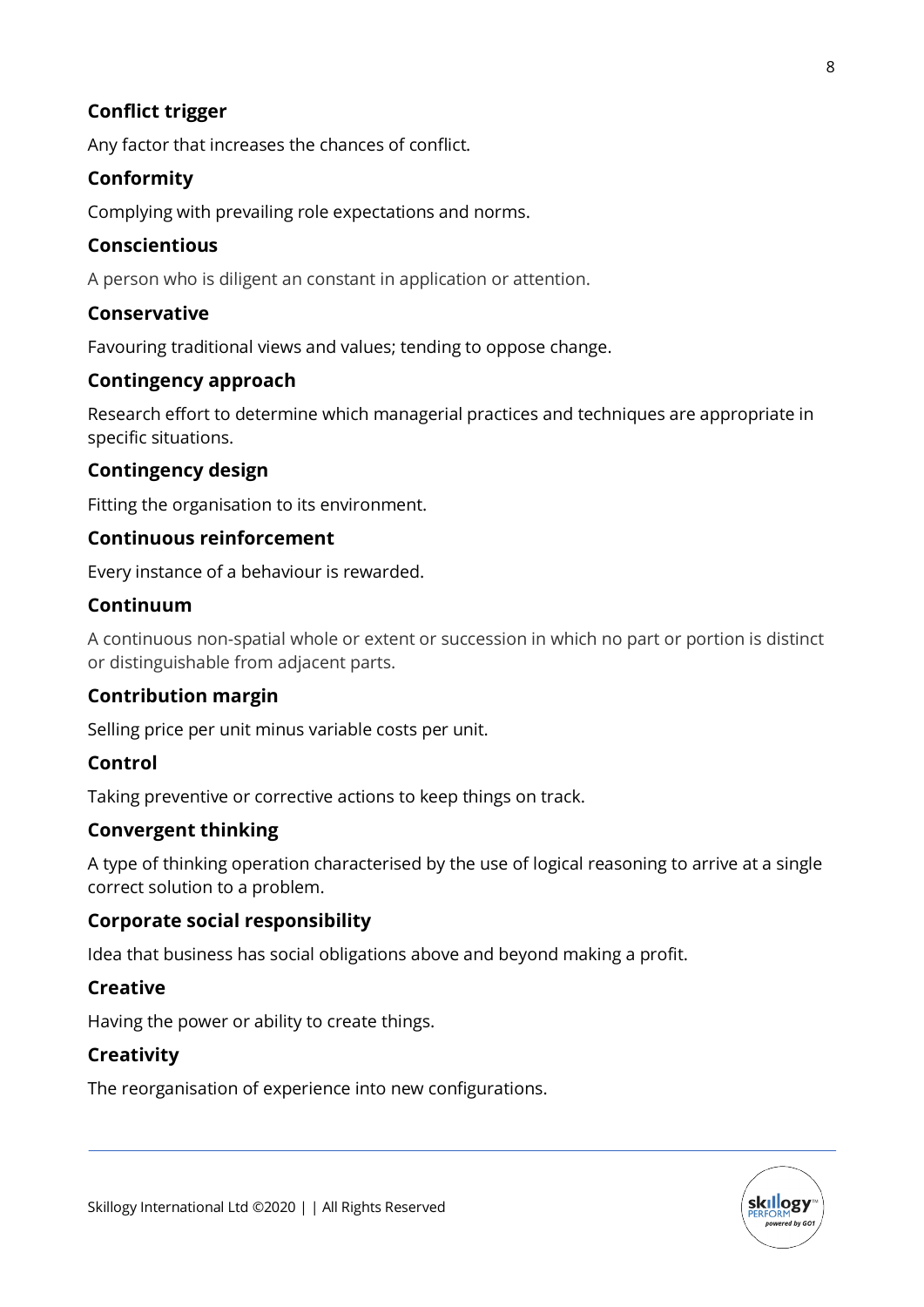# **Creativity and Originality**

A key performance skill in the managing self performance area that provides managers with the ability to seek creative solutions to problems and identify the most appropriate course of action.

# **Critical path**

The most time consuming route through a PERT network.

### **Cross cultural awareness**

A key performance skill in the managing people performance area that provides managers with the ability to understand the different cultural norms that operate in the various countries in which their organisation operates.

### **Cross cultural training**

Guided experience that helps people work and live in foreign cultures.

### **Cross functional team**

Task groups staffed with a mix of specialists pursuing a common objective.

### **Culture**

A population's taken-for-granted assumptions, values, beliefs and symbols that foster patterned behaviour.

### **Customer-centred**

Satisfying the customer's needs by anticipating, listening and responding.

### **Customer service**

A key performance skill in the managing people performance area that provides managers with the ability rethink and improve the quality of customer service your organisation provides.

# **D**

# **Decentralisation**

Top management shares decision-making authority with subordinates.

# **Decision judgement**

A key performance skill in the managing work performance area that provides managers with the ability to highlight the importance of qualitative information and understand its impact on unstructured decisions.

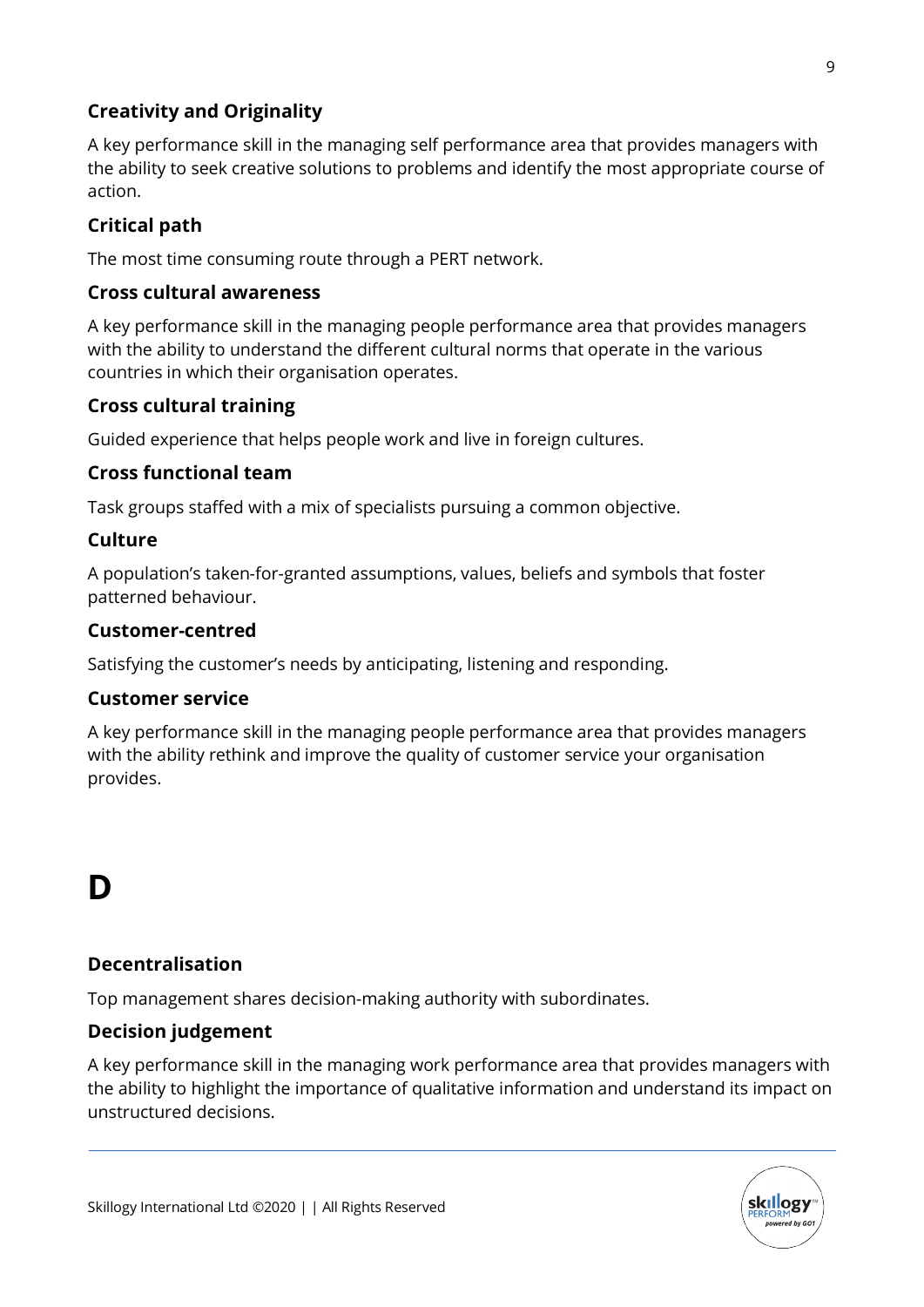# **Decision-making**

Identifying and choosing alternative courses of action.

### **Decision management**

A key performance skill in the managing work performance area that provides managers with the ability to plan and control the decision-making process so that better quality decisions are made at the right time.

### **Decision objective**

The end result of a decision as a statement of what is to be achieved as a direct result of the decision being made.

### **Decisional roles**

Roles that include those of entrepreneur, disturbance handler, resource allocator, and negotiator.

### **Decision rule**

Tells when and how programme decisions should be made.

### **Decoding**

Retranslating a sender's communication message.

### **Defensive behaviours**

Reactive and protective behaviours to avoid action, blame, or change.

### **Delegation**

Assigning various degrees of decision authority to subordinates.

### **Delegation management**

A key performance skill in the managing people performance area that provides managers with the ability to plan and control the allocation of work within team members in order to maximise resources.

### **Demands**

The loss of something desired.

### **Deming management**

Application of W. Edwards Deming's ideas for more responsive, more democratic and less wasteful organisations.

### **Departmentalisation**

Grouping related jobs or processes into major organisational sub-units.

### **Dependency**

B's relationship to A when A possesses something that B requires.

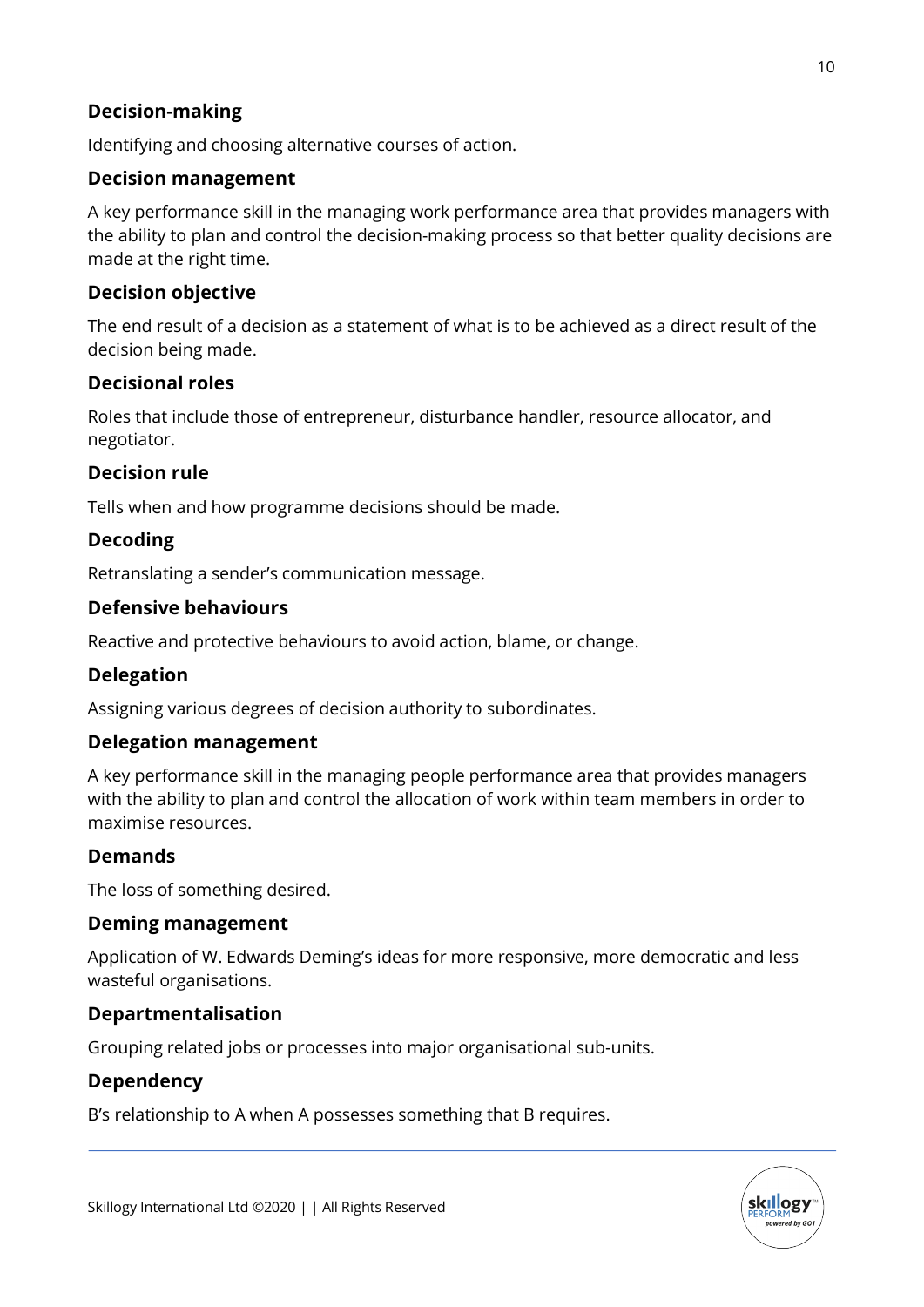# **Dependent variable**

A response that is affected by an independent variable.

# **Development-oriented leader**

One who values experimentation, seeking new ideas, and generating and implementing change.

### **Diplomatic**

Using or marked by tact and sensitivity in dealing with others.

# **Discerning**

Exhibiting keen insight and good judgement.

### **Distinctive competencies**

Defines what it is that the organisation is more superior at delivering than its competition.

### **Distributive bargaining**

Negotiation seeks to divide up a fixed amount of resources; a win lose situation.

### **Distributive justice**

The perceived fairness of the amount and allocation of rewards among individuals.

### **Divergent thinking**

A type of thinking operation characterised by breadth of vision and the use of imagination to arrive at a number of possible solutions to a problem.

### **Diversity**

A key performance skill in the managing people performance area that provides managers with the ability to optimise the potential of the team in an environment focused on inclusion and the reduction of prejudices and barriers.

### **Dominant culture**

Expresses the core values that are shared by a majority of the organisation's members.

### **Doomsday**

An unpleasant or disastrous destiny.

### **Double-loop learning**

Errors are corrected by modifying the organization's objectives, policies, and standard routines.

### **Downside risk**

An estimation of the potential loss and impact if a decision fails to meet its objective.

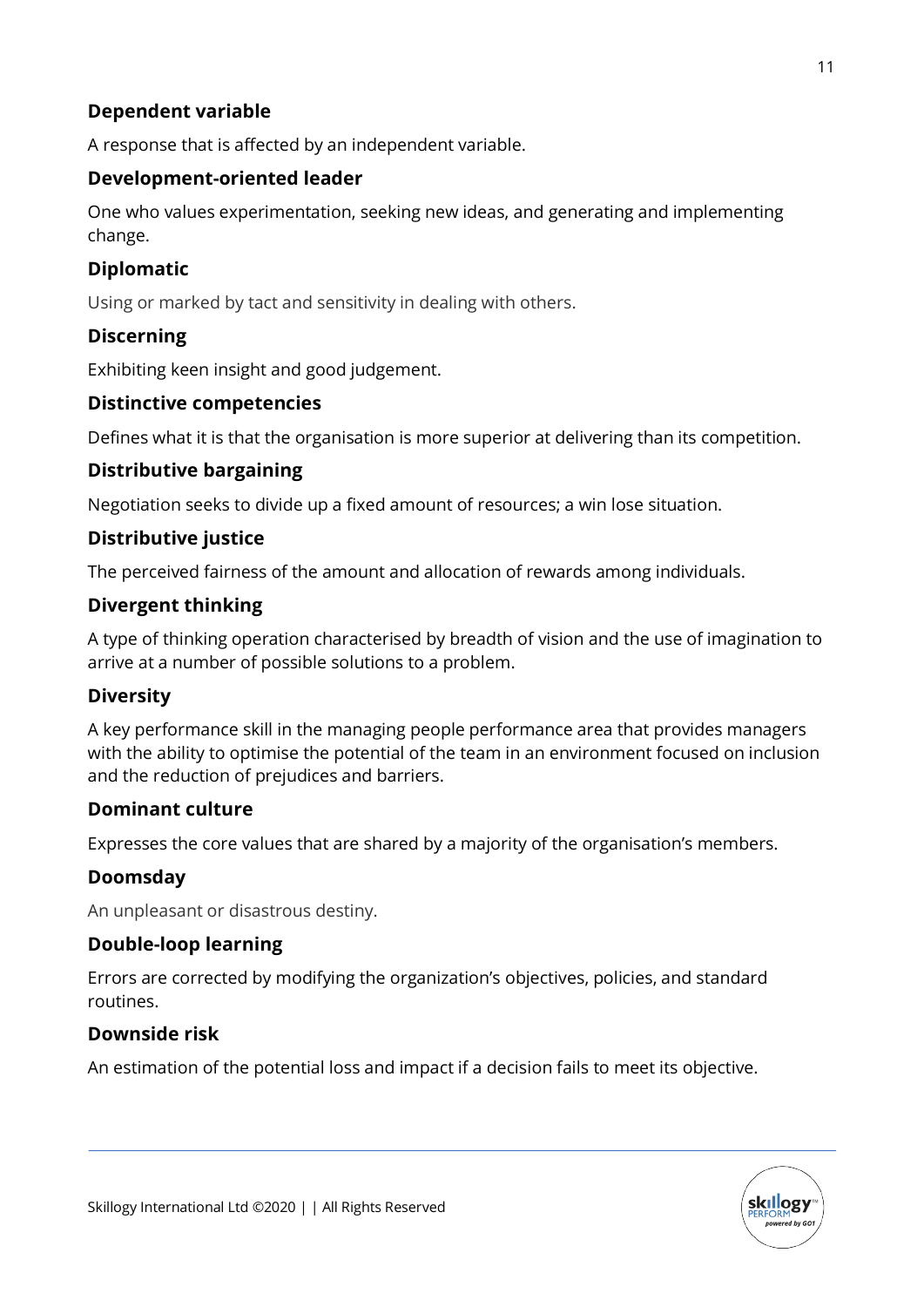# **Downsizing**

Planned elimination of positions or jobs.

### **Driving forces**

Forces that direct behaviour away from the status quo.

### **Dynamic**

Characterised by continuous change, activity, or progress.

# **Dysfunctional conflict**

Conflict that hinders group performance

# **E**

### **Effect uncertainty**

Impacts of environmental changes are unpredictable

### **Effectiveness**

A central element in the process of management that entails achieving a stated organisational objective.

### **Efficiency**

A central element in the process of management that balances the amount of resources used to achieve an objective against what was actually accomplished.

### **Electronic meetings**

Meetings where members interact on computers; allowing for anonymity of comments and aggregating of votes.

### **Emotional intelligence**

A key performance skill in the managing self performance area that provides managers with the ability to understand the emotional content of situations and improve effectiveness in dealing with others.

### **Emotional stability**

A personality dimension that characterises someone as calm, enthusiastic, secure (positive) versus tense, nervous, depressed, and insecure (negative).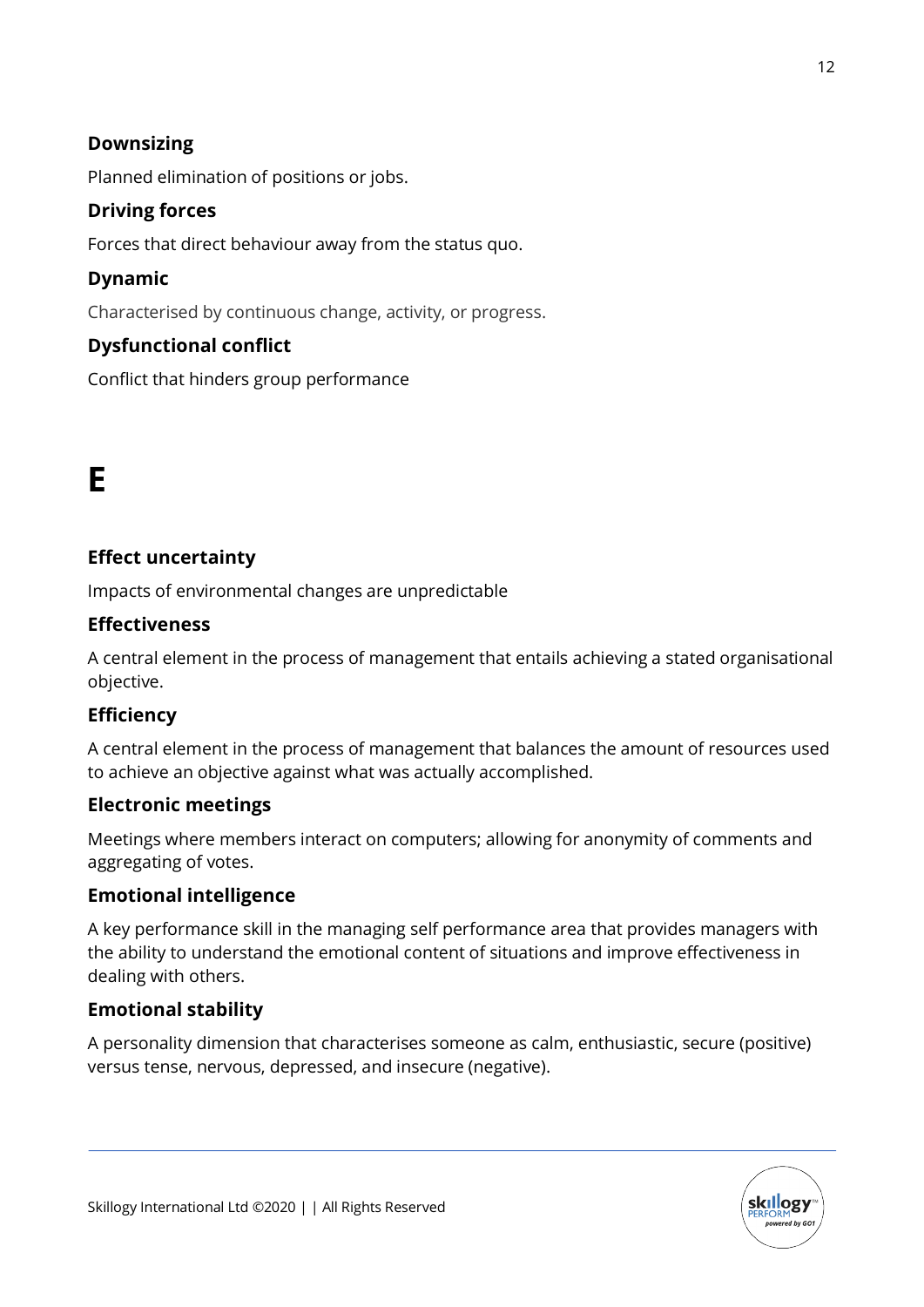### **Employee engagement**

A participative process that uses the entire capacity of employees and is designed to encourage increased commitment to the organisations success.

# **Employee-oriented leader**

One who empathises interpersonal relationships.

### **Empowerment**

Providing employees with a significantly increased role in the decision-making process and giving them the necessary tools and rewards.

### **Encounter stage**

The stage in the socialisation process in which a new employee sees what the organisation is really like and confronts the possibility that expectations reality may diverge.

# **Enthusiastic**

Having or showing great excitement and interest

### **Entrepreneurship**

Process of pursuing opportunities without regard to resources currently under ones control.

### **Environment**

Those institutions or forces outside the organisation that potentially affect the organisations performance.

# **ERG theory**

There are three groups of core needs: existence, relatedness, and growth.

# **Escalation of commitment**

An increased commitment to a previous decision in spite of negative information.

### **Ethical Dilemma**

Situations where an individual is required to define right and wrong conduct.

### **Ethical leadership**

A key performance skill in the managing self performance area that provides managers with the ability to use their leadership talents and skills in an ethical manner.

# **Ethics**

Study of moral obligations involving right versus wrong.

# **Evolutionary**

A gradual process in which something changes into a different and usually more complex or better form.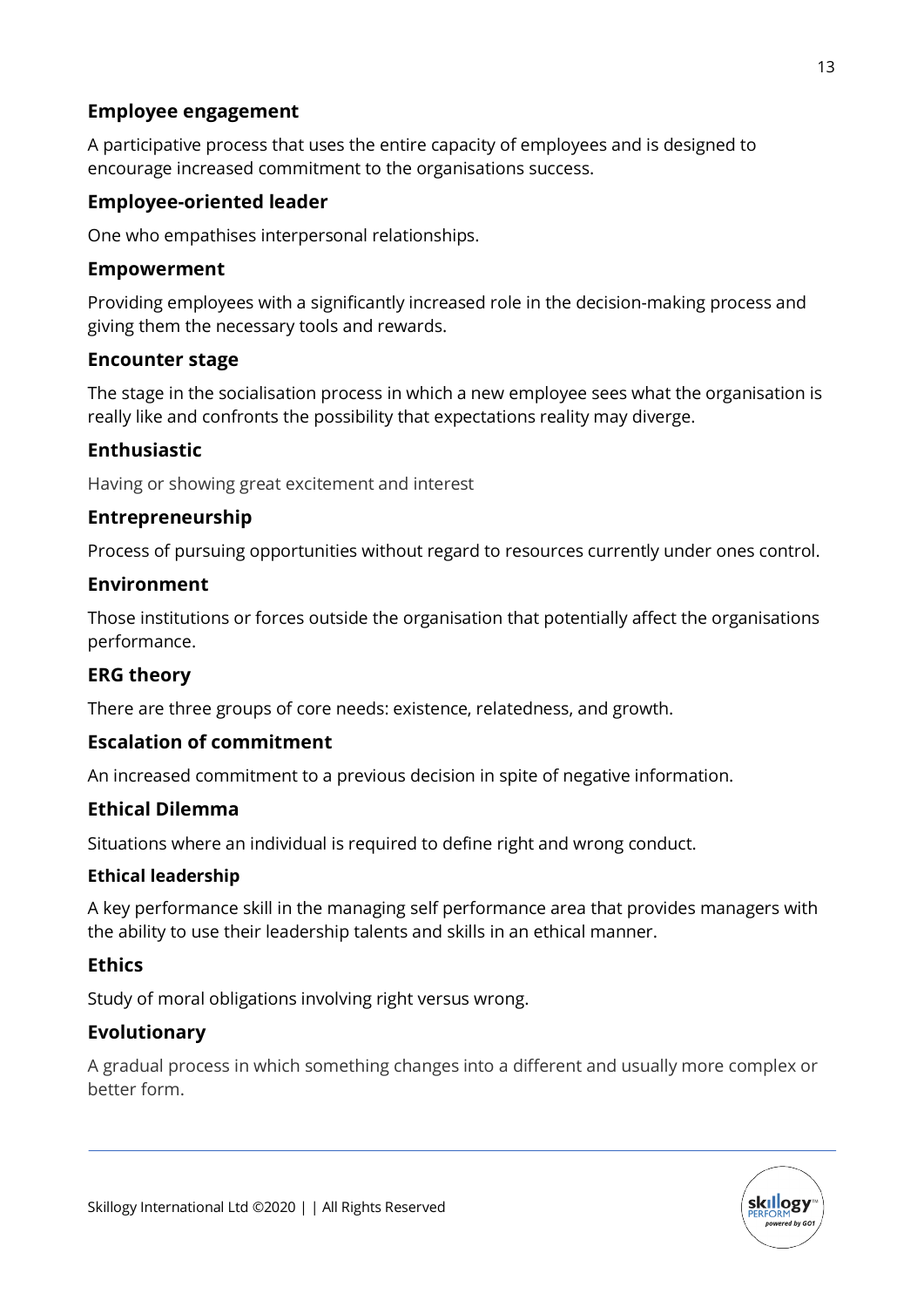### **Executive reality check**

Senior management working at lower organisational levels to become more aware of operations.

# **Exit interview**

Brief structured interview with a departing employee

### **Expectancy**

Ones belief or expectation that one thing will lead to another.

### **Expectancy theory**

A model that assumes motivational strength is determined by perceived probabilities of success.

### **Expert power**

Influence based on special skills or knowledge.

### **Extroversion**

A personality dimension describing someone who is sociable, talkative, and assertive.

# **F**

# **Feedback**

The degree to which carrying out the work activities required by a job, results in the individual obtaining direct and clear information about the effectiveness of his or her performance

# **Feedback control**

Checking a completed activity and learning from mistakes.

# **Feed forward control**

Active anticipation and prevention of problems, rather than passive reaction.

# **Felt conflict**

Emotional involvement in a conflict creating anxiety, tenseness, frustration, or hostility.

### **Fiedler contingency model of leadership**

The theory that effective groups depend upon a proper match between a leader's style of interacting with subordinates and the degree to which the situation gives control and influence to the leader.

### **Filtering**

A sender's manipulation of information so that it will be seen more favourably by the receiver.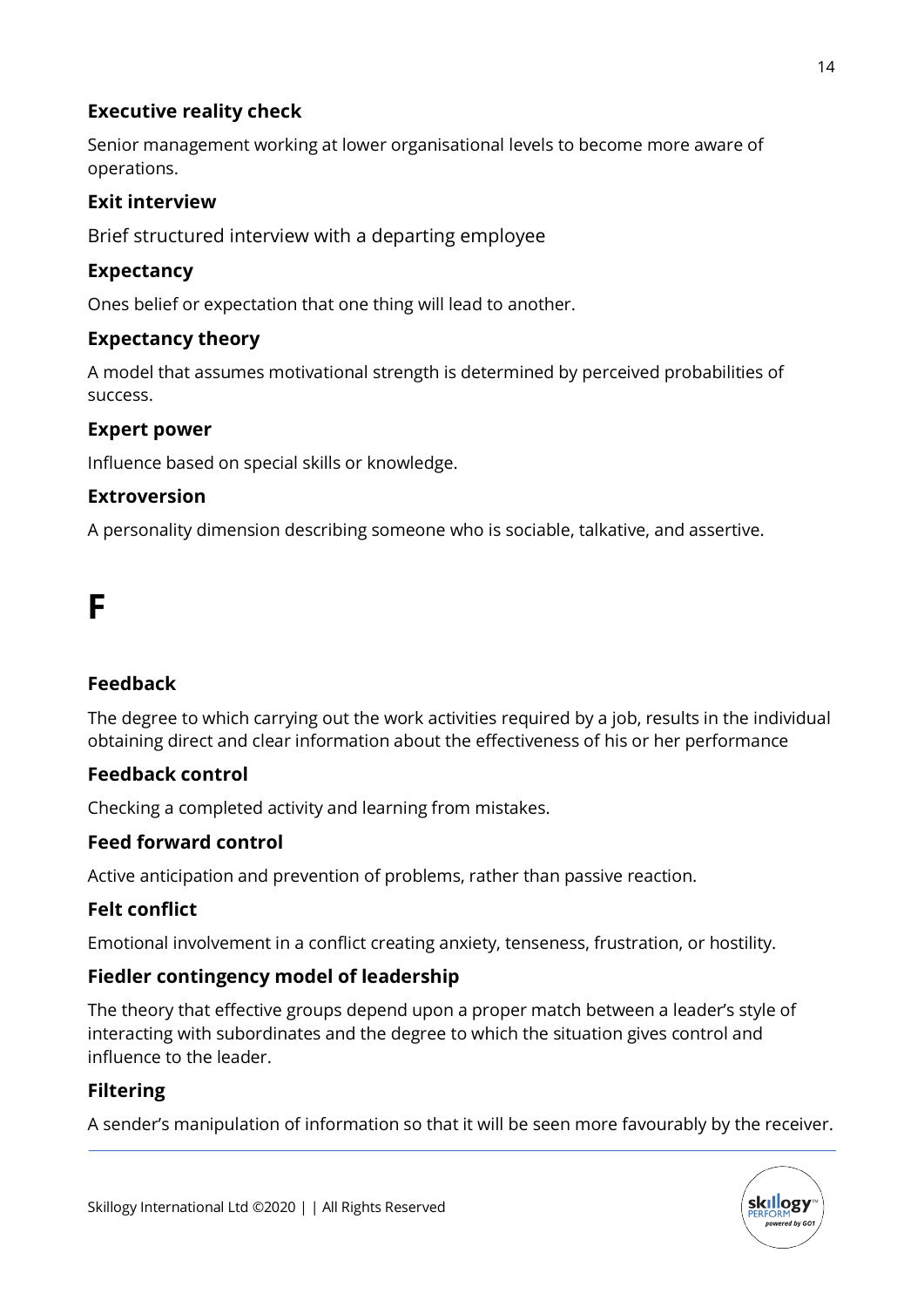### **Financial ratios**

Numerical measures of an organisation's financial health.

### **First-order change**

Linear and continuous.

### **Fishbone diagram**

A diagram originally developed by Professor Kaoru Ishikawa to help in the visual display of the many potential causes for a specific problem or effect.

### **Fixed-interval schedule**

Rewards are spaced at uniform time intervals.

### **Fixed-ratio schedule**

Rewards are initiated after a fixed or constant number of responses.

### **Fixed costs**

Contractual costs that must be paid regardless of output or sales.

### **Flow chart**

Graphic display of a sequence of activities and decisions

### **Forecasts**

Predictions, projections or estimates of future situations.

### **Formal group**

Collection of people created to do something productive.

### **Formalisation**

The degree to which jobs within the organisation are standardised.

### **Formal networks**

Task-related communications that follow the authority chain.

### **Formal leadership**

The process of influencing others to pursue official objectives.

### **Forming**

The first stage in group development characterised by much uncertainty.

### **Foresight**

Anticipation of events or problems and planning to meet future circumstances.

### **Friendship group**

Those brought together because they share one or more common characteristics.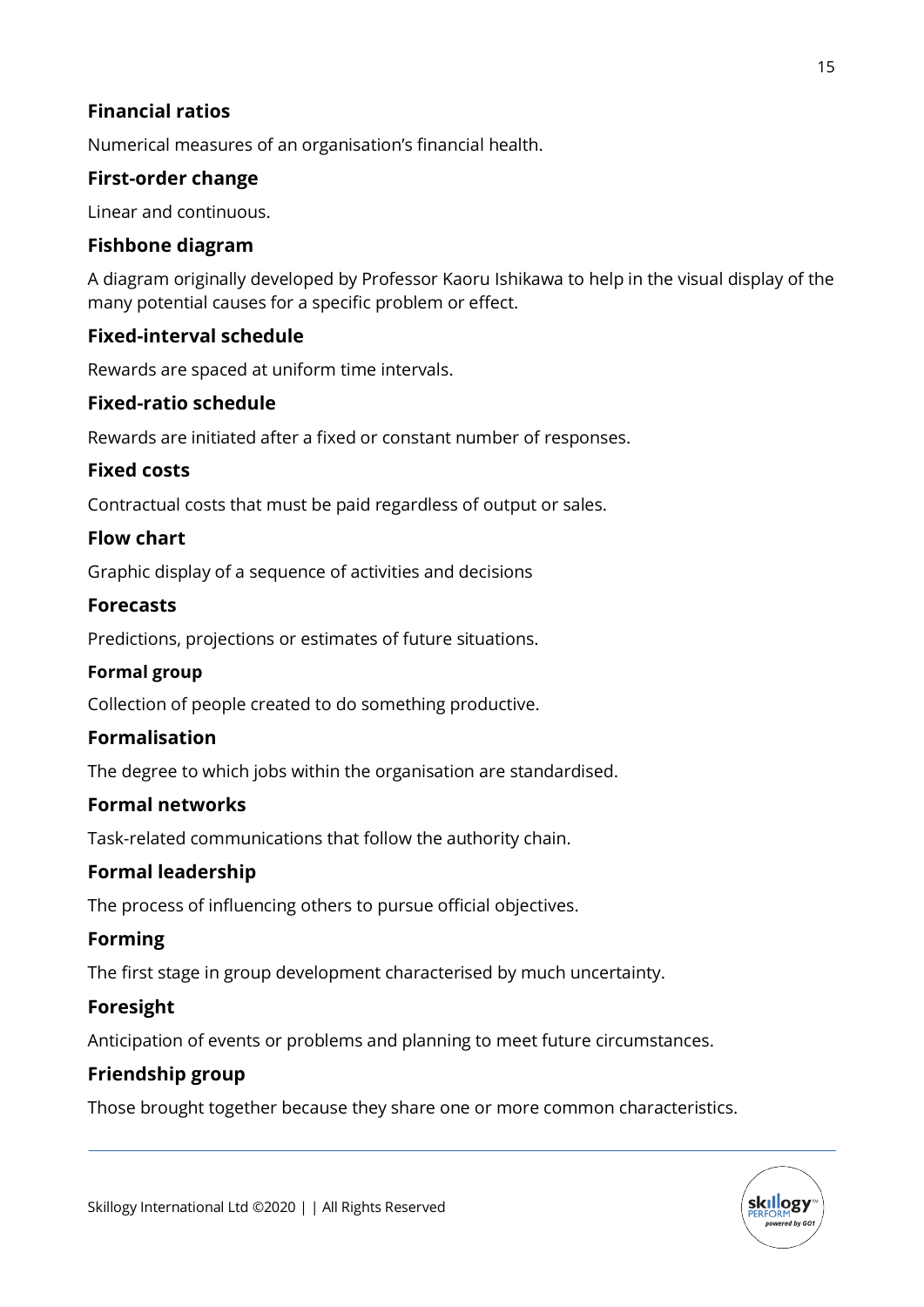# **Functional authority**

Give staff temporary and limited authority for specified tasks

# **Functional conflict**

Conflict that supports the goals of the group and improves it performance.

# **Fundamental attribution error**

The tendency to underestimate the influence of external factors and overestimate the influence of internal factors when making judgements about the behaviour of others.

# **G**

# **Gantt chart**

Graphic scheduling technique

# **Global corporation**

Worldwide network of fully integrated design, production and marketing operations.

### **Globalisation**

The ability of any organisation to create a global presence.

# **Goal-setting**

Process of improving performance with objectives, deadlines or quality standards.

# **Goal setting stress reduction and theory**

The theory that specific and difficult goals lead to higher performance.

### **Grapevine**

Unofficial and informal communication system.

### **Graphic rating scales**

An evaluation method where the evaluator rates performance factors on an incremental scale.

### **Group**

Two or more freely interacting individuals with a common identity and purpose.

# **Group demography**

The degree to which members of a group share a common demographic attribute, such as age, sex. race, educational level, or length of service in the organisation, and the impact of this attribute on turnover.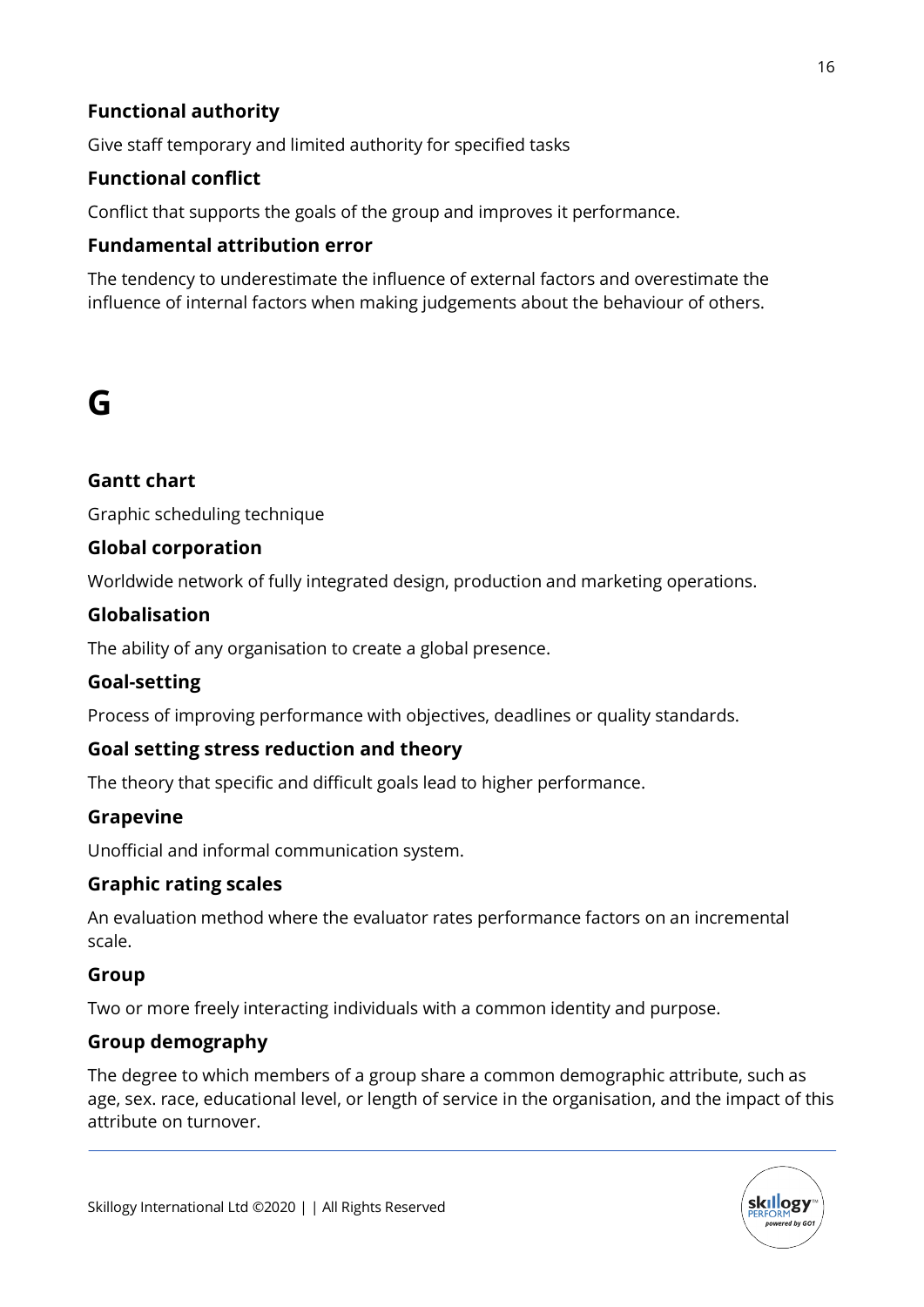# **Group order ranking**

An evaluation method that places employees into a particular classification, such as quartiles.

# **Group shift**

A change in decision risk between the group's decision and the individual decision that members within the group would make; can be either toward conservatism or greater risk.

# **Group think**

Phenomenon in which the norm for consensus overrides the realistic appraisal of alternative courses of action.

# **H**

# **Halo**

Drawing a general impression about an individual based on a single characteristic.

# **Heuristics**

Judgemental shortcuts in decision-making.

# **Hierarchy of needs**

There is a hierarchy of five needs – physiological, safety, social, esteem, and self-actualisation – and as each need is sequentially satisfied, the next becomes dominant.

# **Higher-order needs**

Needs that are satisfied internally; social, esteem, and self-actualisation needs.

# **Histogram**

Bar chart indicating deviations from standard bell-shaped curved.

# **Human relations view of conflict**

The belief that conflict is a natural inevitable outcome in any group.

# **Human resource function**

Planning, acquisition and development of human resources.

### **Human resource management**

A key performance skill in the managing work performance area that provides managers with the ability to manage and lead people so that they can contribute fully to organisational effectiveness.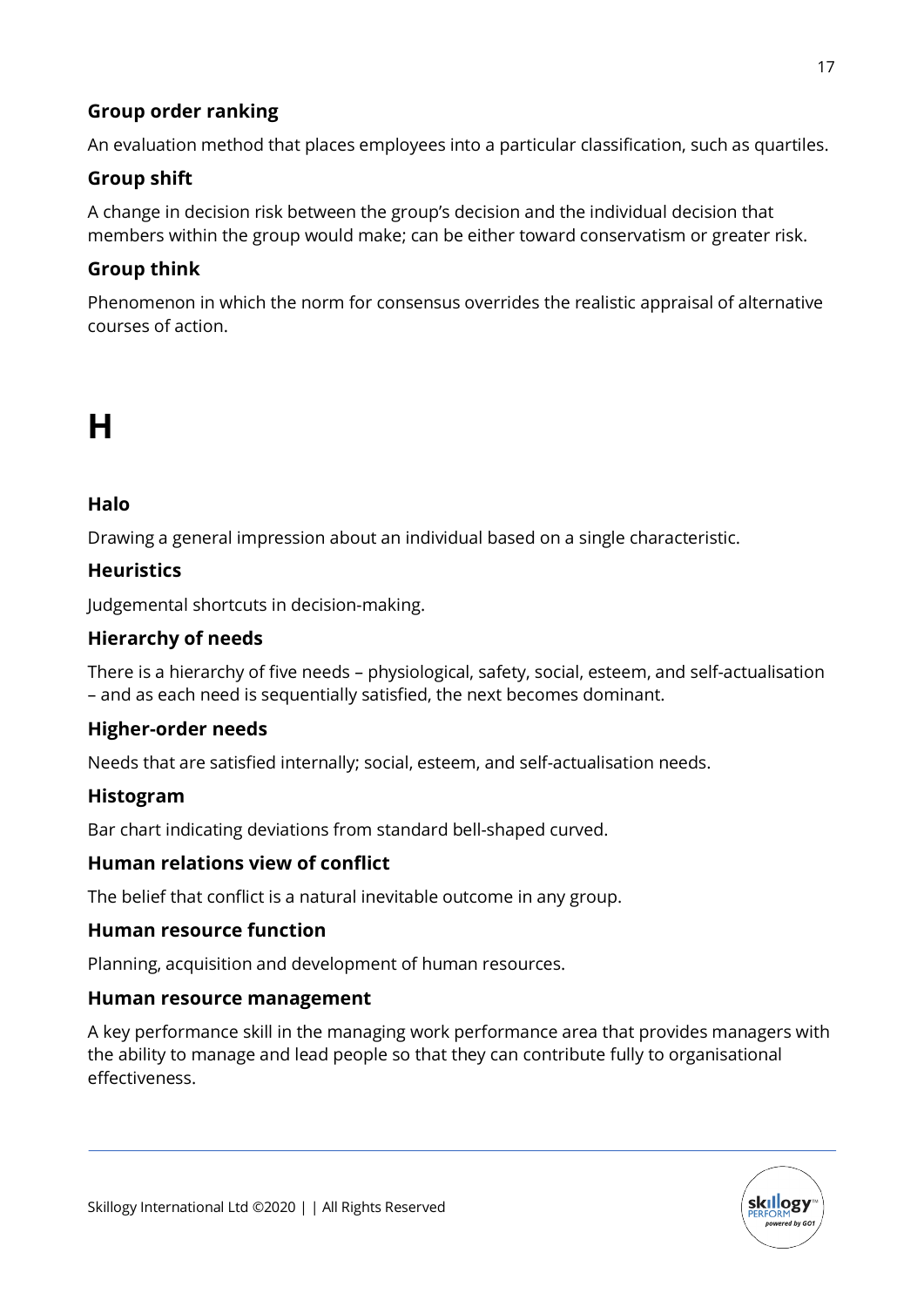### **Human resource planning**

Meeting future human resource needs with a comprehensive staffing strategy.

### **Human skills**

The ability to work with, understand, and motivate, other people, both individually and in groups.

### **Hygiene factors**

Those factors – such as company policy and administration, supervision, and salary – that, when adequate in a job, placate workers. When these factors are adequate, people will not be dissatisfied.

# **I**

### **Idea champions**

Individuals who take an innovation and activity and enthusiastically promote the idea, build support, overcome resistance and ensure it is implemented.

### **Idealise**

Changing the nature of a problem situation.

### **Imagination**

Created by, indicative of, or characterized by imagination or creativity.

### **Imitation strategy**

A strategy that seeks to move into new products or new markets only after the viability has already been proven.

### **Implicit models of organisation structure**

Perceptions that people hold regarding structural variables formed by observing things around them in an unscientific fashion.

### **Impression management**

The process by which individuals attempt to control the impression others form of them.

### **Incremental changes**

Sub-system adjustments required to keep the organisation on course.

### **Individualism**

A national culture attribute describing a loosely knit social framework, in which people emphasise only the care of them-selves and immediate family.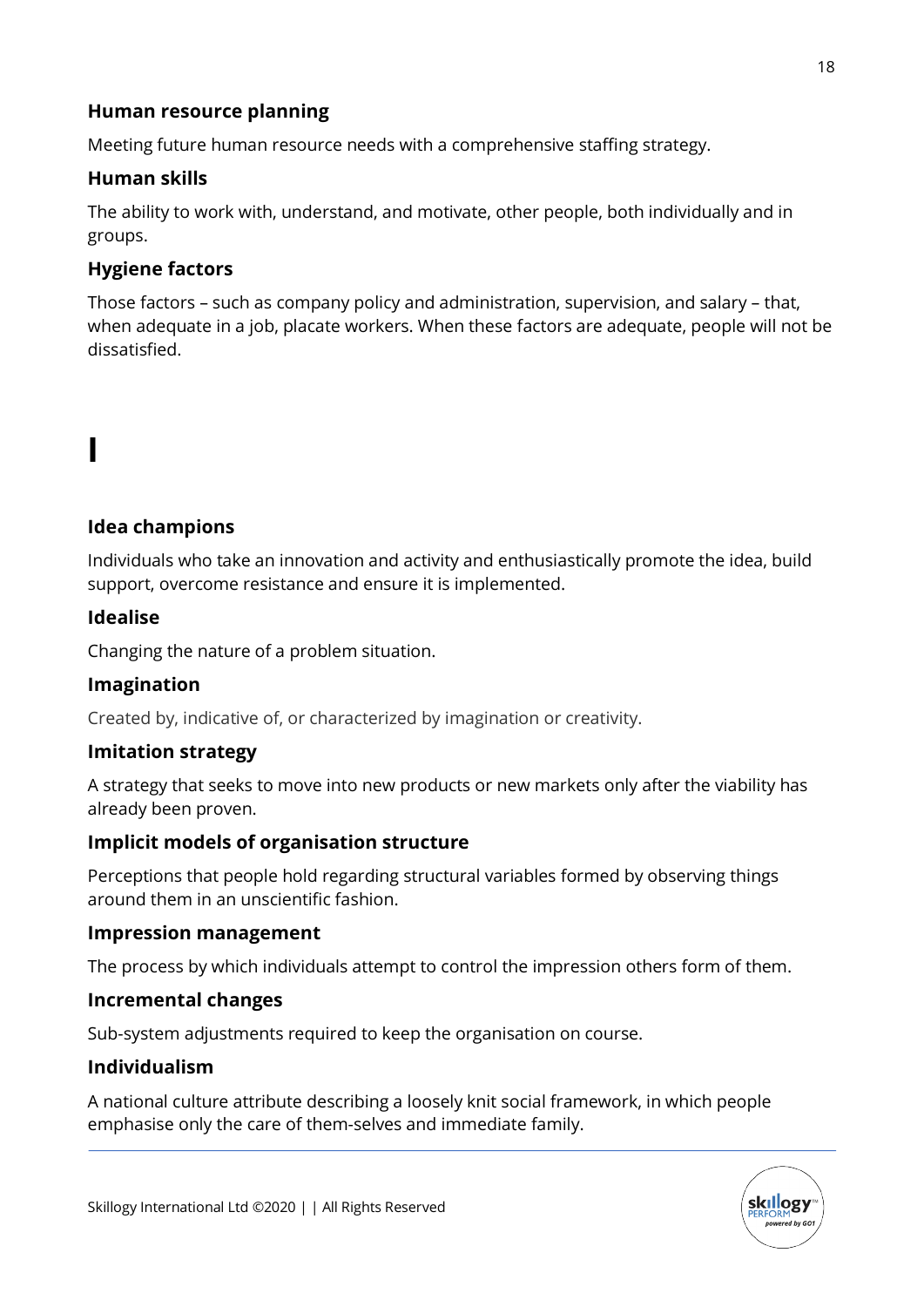# **Independent variable**

The presumed case of some change in the dependent variable.

# **Individual ranking**

An evaluation method that rank-orders employees from best to worst.

### **Influence**

Any attempt to change another person's behaviour.

# **Informal group**

Collection of people seeking friendship.

### **Informal leadership**

The process of influencing others to pursue unofficial objectives.

### **Informal network**

The communication grapevine.

### **Information**

Data with relevance and purpose.

### **Information management**

A key performance skill in the managing work performance area that provides managers with the ability to store and retrieve essential information required to carry out work efficiently.

### **Information technology**

All devices and knowledge required to manage any type of data.

### **Informational roles**

Roles that include monitoring, disseminating, and spokesperson activities.

### **Initiating structure**

The extent to which a leader is likely to define and structure his or her role and those of subordinates in the search for goal attainment.

### **Innovation**

A key performance skill in the managing work performance area that provides managers with the ability to build innovative teams to gain a competitive edge and leadership in the market.

### **Innovation strategy**

A strategy that emphasises the introduction of major new products and services.

### **Innovation lag**

The time it takes for a new idea to be translated into satisfied demand.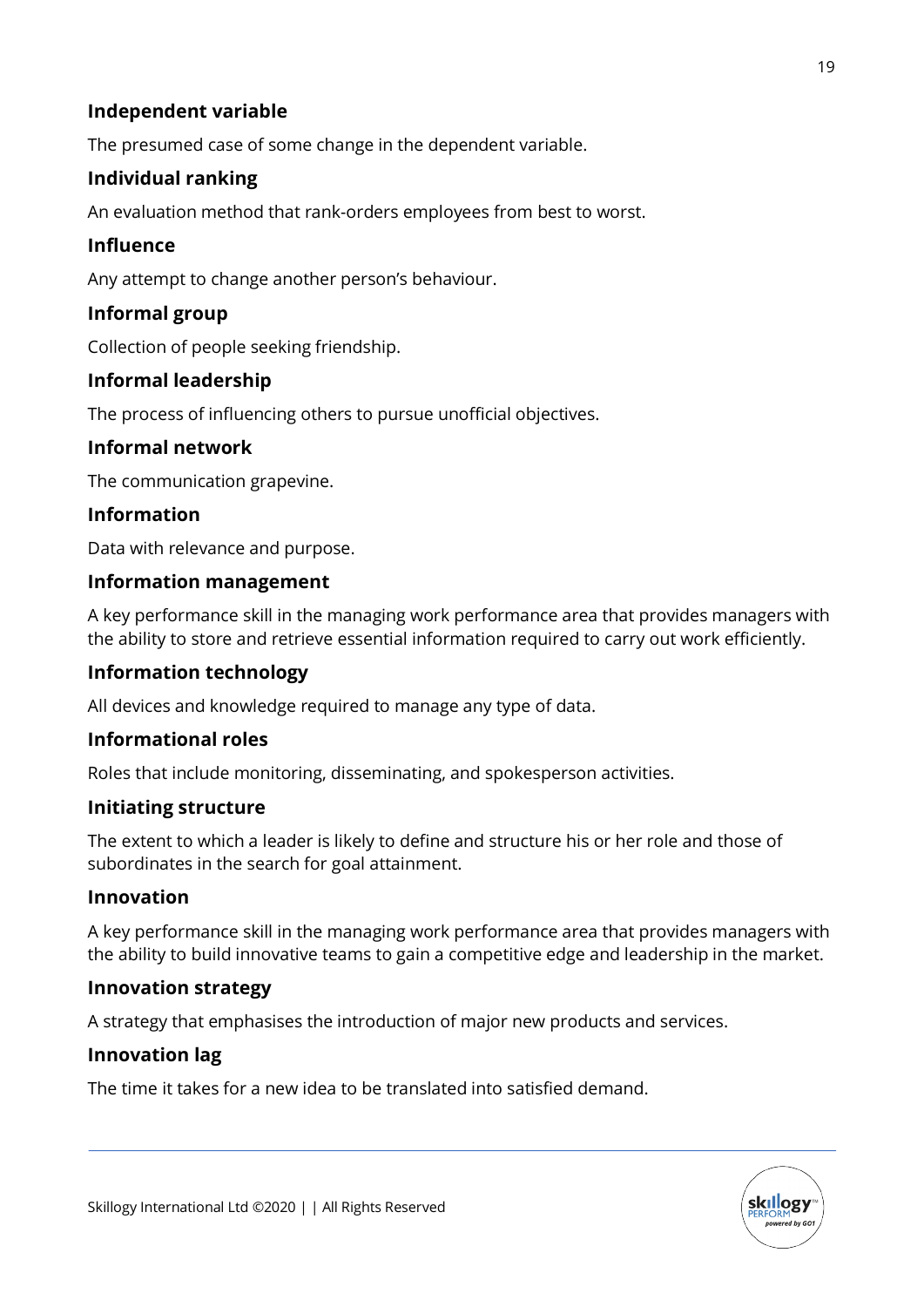### **Innovation process**

The systematic development of a practical application of a new idea.

### **Instrumental values**

Preferable modes of behaviour or means of achieving one's terminal values.

### **Integration**

Collaboration needed to achieve a common purpose.

### **Integrative bargaining**

Negotiation that seeks one or more settlements that can create a win-win solution.

### **Integrity**

Honesty and truthfulness.

### **Intellectual ability**

That required to do mental activities.

### **Intentions**

Decisions to act in a given way in a conflict episode.

### **Internal auditing**

An independent appraisal of organisational operations and systems to assess effectiveness and efficiency.

### **Internal customer**

None in your organisation who can do a good job unless you do a good job.

### **International management**

Pursuing organisational objectives in international and inter-cultural settings.

### **Interacting groups**

Typical groups where members interact with each other face-to-face.

### **Interactionist view of conflict**

The belief that conflict is not only a positive force in a group but that it is absolutely necessary for a group to perform effectively.

### **Interest group**

Those working together to attain a specific objective with which each is concerned.

### **Inter-group development**

Organisational development efforts to improve interactions between groups.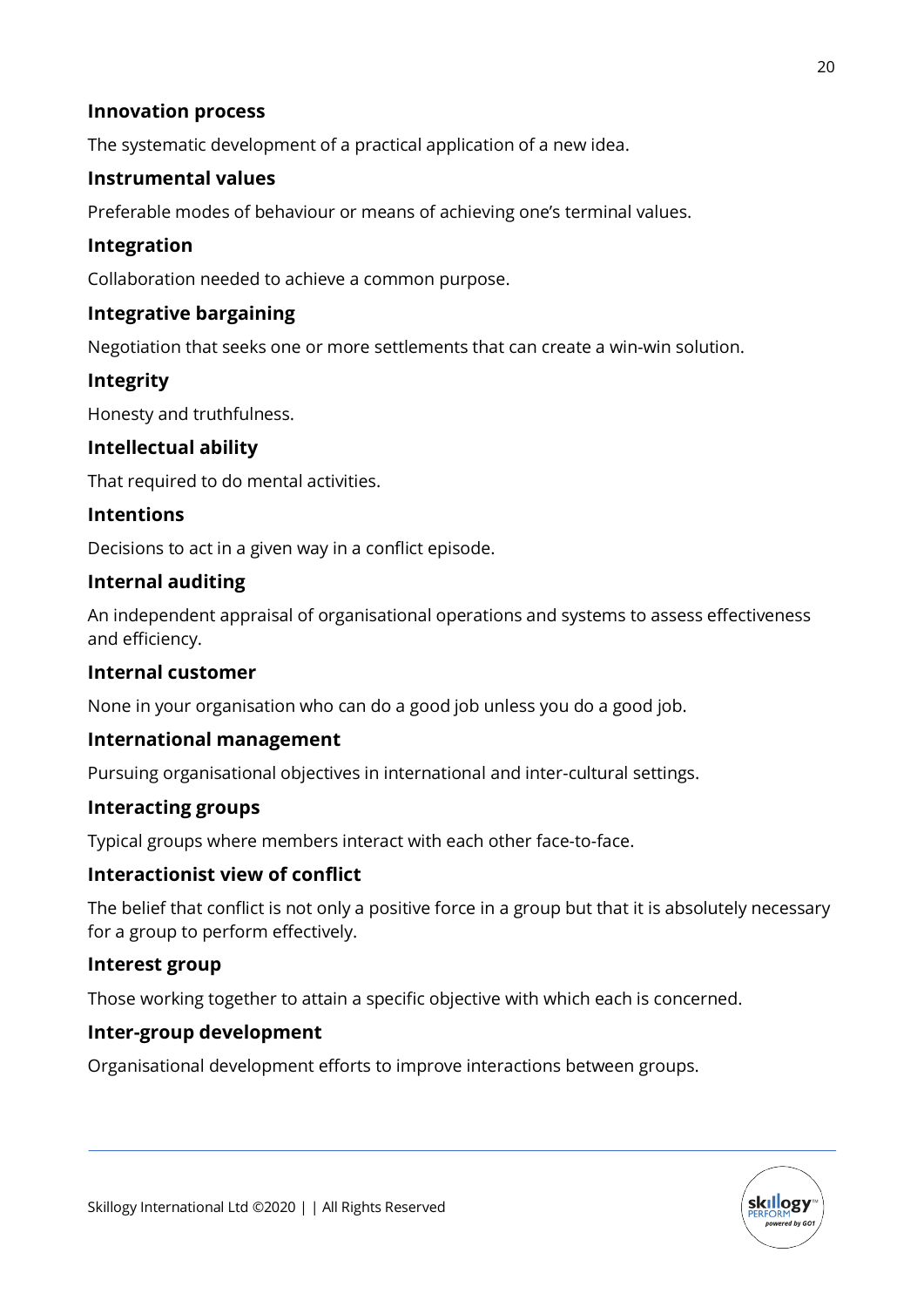### **Intermittent reinforcement**

A desired behaviour is reinforced often enough to make the behaviour worth repeating, but not every time it is demonstrated.

# **Internals**

Individuals who believe that they control what happens to them.

### **Interpersonal demands, stress and roles**

Roles that include figurehead, leadership, and liaison activities.

### **Intervention**

An organisational development effort designed to correct problems uncovered through diagnosis.

### **Intrapreneur**

An employee who takes personal responsibility for pushing an innovative idea through a large organisation.

### **Intrinsic rewards**

Self-granted and internally experienced pay-offs, such as a feeling of accomplishment.

# **Intuition**

A feeling not necessarily supported by research.

### **Intuitive decision making**

An unconscious process created out of distilled experience.

### **Inventory control**

Establishing and maintaining needed stocks of goods.

### **Interpersonal roles**

Roles that include figurehead, leadership and liaison activities.

### **Intuition**

A feeling not necessarily supported by research

### **Intuitive decision-making**

An unconscious process created out of distilled experience.

### **Isolates**

Individuals who are not connected to a social network.

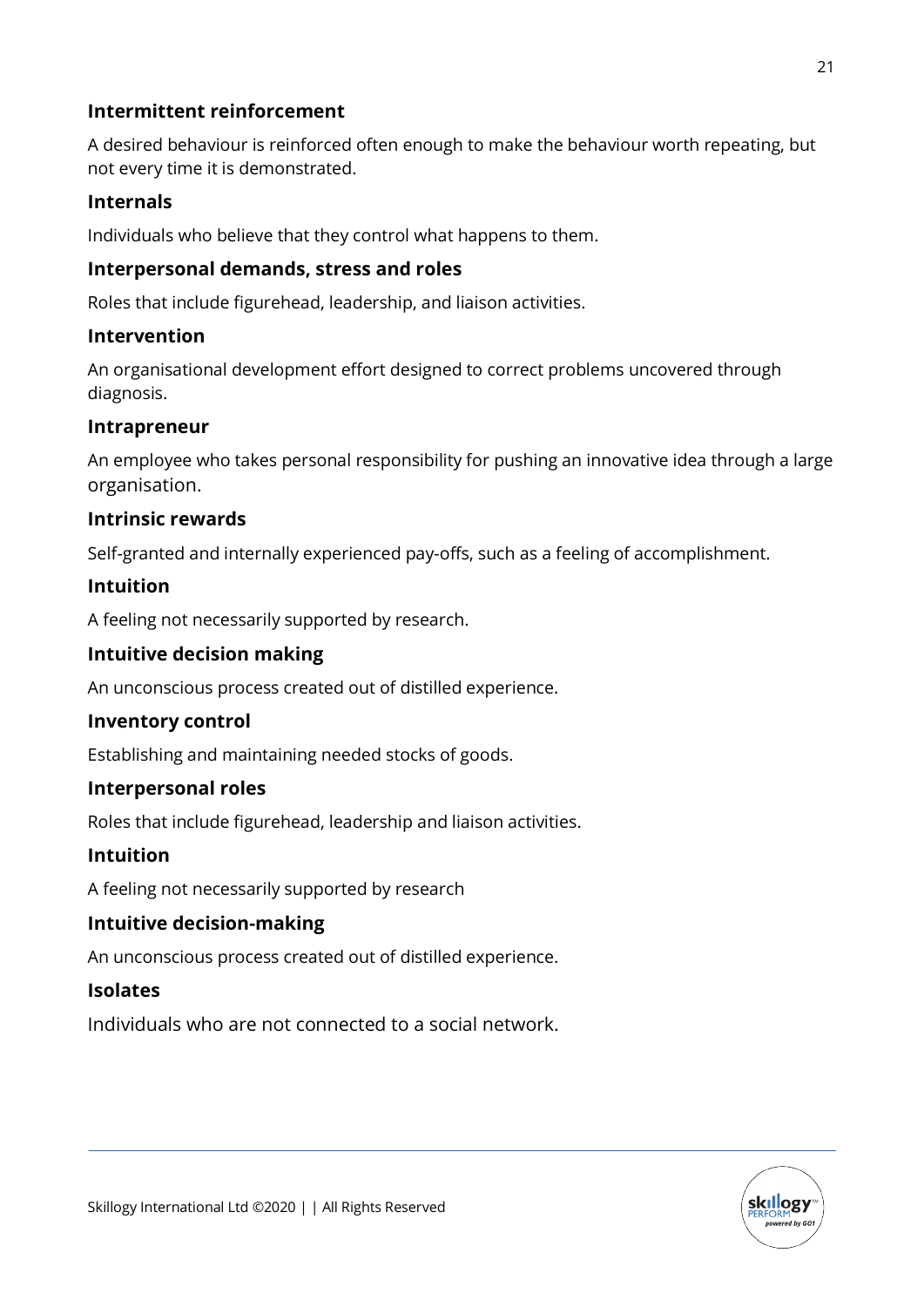# **Job analysis**

Developing a detailed description of the tasks involved in a job, determining the relationship of a given job to other jobs and ascertaining the knowledge, skills and abilities necessary for an employee to perform the job successfully.

# **Job characteristics model (JCM)**

Identifies five job characteristics and their relationships to personal and work outcomes.

# **Job description**

Summary of duties and qualifications for a specific position.

### **Job enlargement**

Combining two or more specialised tasks to increase their motivational potential.

### **Job enrichment**

Redesigning jobs to increase their motivational potential.

### **Job involvement**

The degree to which a person identifies with his/her job, actively participates with it and considers his/her performance important to self worth.

### **Job Knowledge**

A key performance skill in the managing work performance area that provides managers with the ability to examine professional, specialist or expert knowledge and an understanding of the job role in achieving performance and results.

# **Job rotation**

Moving people from one specialised job to another.

### **Job satisfaction**

A general attitude towards one job and the difference between the amount of rewards workers receive and the amount they believe they should receive.

# **Job sharing**

The practise of having two or more people split a 40 hour a week job.

# **Job specification**

States the minimum acceptable qualifications that an employee must possess to perform a given job successfully.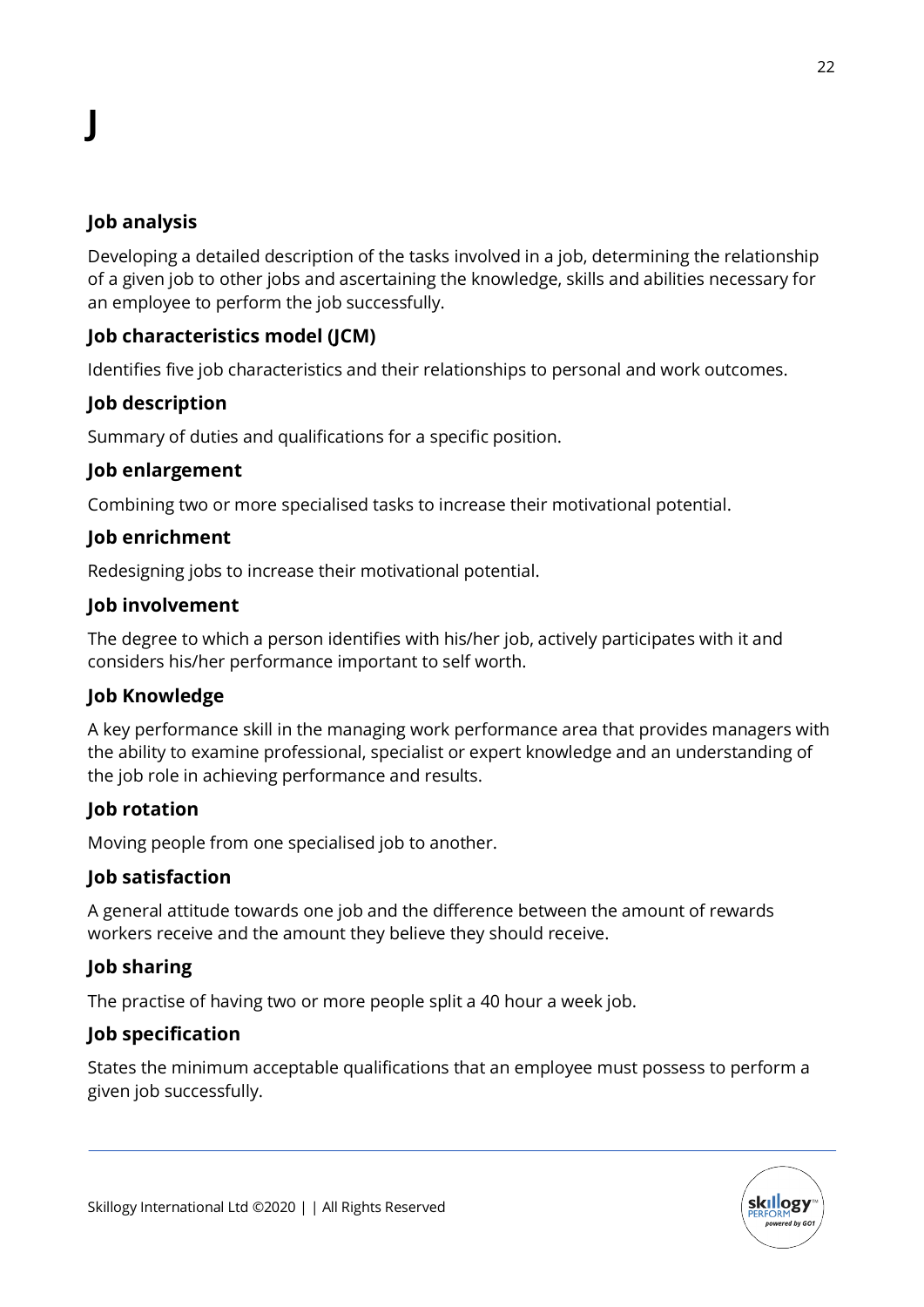# **K**

### **Kaizen**

A Japanese term meaning continuous improvement

# **Kinesics**

The study of body movements

# **L**

# **Leader Member Exchange (LMX) theory**

Leaders create in-groups and out-groups and subordinates with in-group status will have higher performance ratings, less turnover and greater satisfaction with their superior.

### **Leader-member relations**

The degree of confidence, trust and respect subordinates have in their leader.

# **Leader participation model**

A leadership theory that provides a set of rules to determine the form and amount of participative decision-making in different .situations.

### **Leadership**

Social influence process involving the voluntary pursuit of collective objectives.

# **Leading**

A function that includes motivating subordinates, directing others, selecting the most effective communication channels and resolving conflicts.

### **Learning**

Any relatively permanent change in behaviour that occurs as a result of experience.

### **Learning organisation**

An organisation that turns new ideas into improved performance

### **Legitimate power**

The power a person receives as a result of his or her position in the formal hierarchy of an organisation.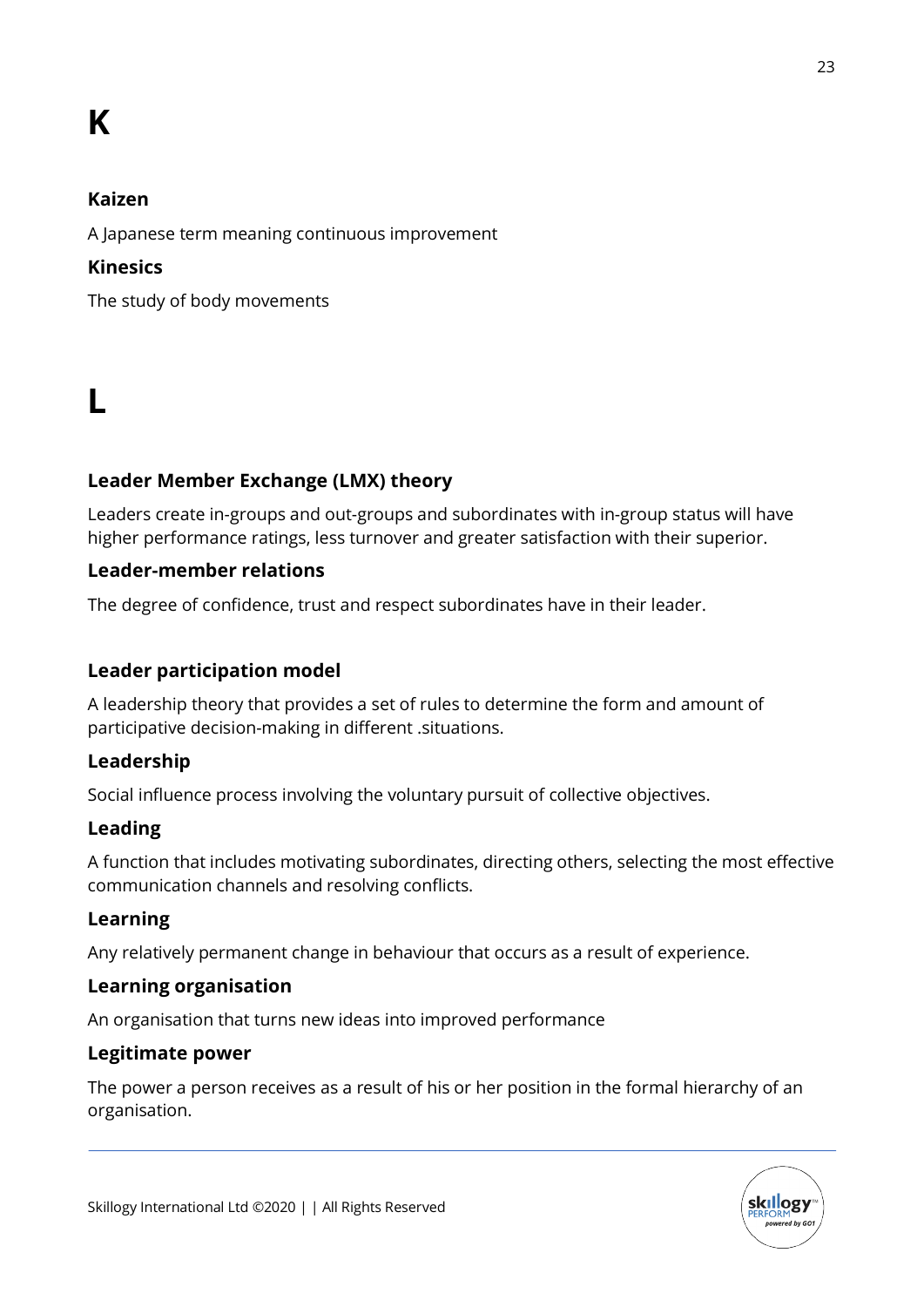# **Leniency error**

The tendency to evaluate a set of employees too high (positive) or too low (negative).

# **Liaisons**

Individuals in a social network who connect two or more clusters that are not members of any cluster.

### **Limiting factor**

A factor or condition that, either temporarily or permanently, impedes the decision-making process and outcome.

### **Line and staff organisation**

An organisation where line managers make decisions and staff personnel provide advice and support

### **Locus of control**

The degree to which people believe they are masters of their own fate.

### **Lower order needs**

Needs that are satisfied externally; physiological and safety needs.

### **Loyalty**

The satisfaction expressed by passively waiting for conditions to improve.

# **M**

### **Machiavellianism**

The degree to which an individual is pragmatic, maintains emotional distance and believes that ends can justify the means.

### **McClelland's theory of needs**

Achievement, power and affiliation are three important needs that help to understand motivation

### **Management**

The process of working with and through others to achieve organisational objectives in a changing environment.

### **Management by objectives (MBO)**

Comprehensive management system based on measurable and agreed objectives.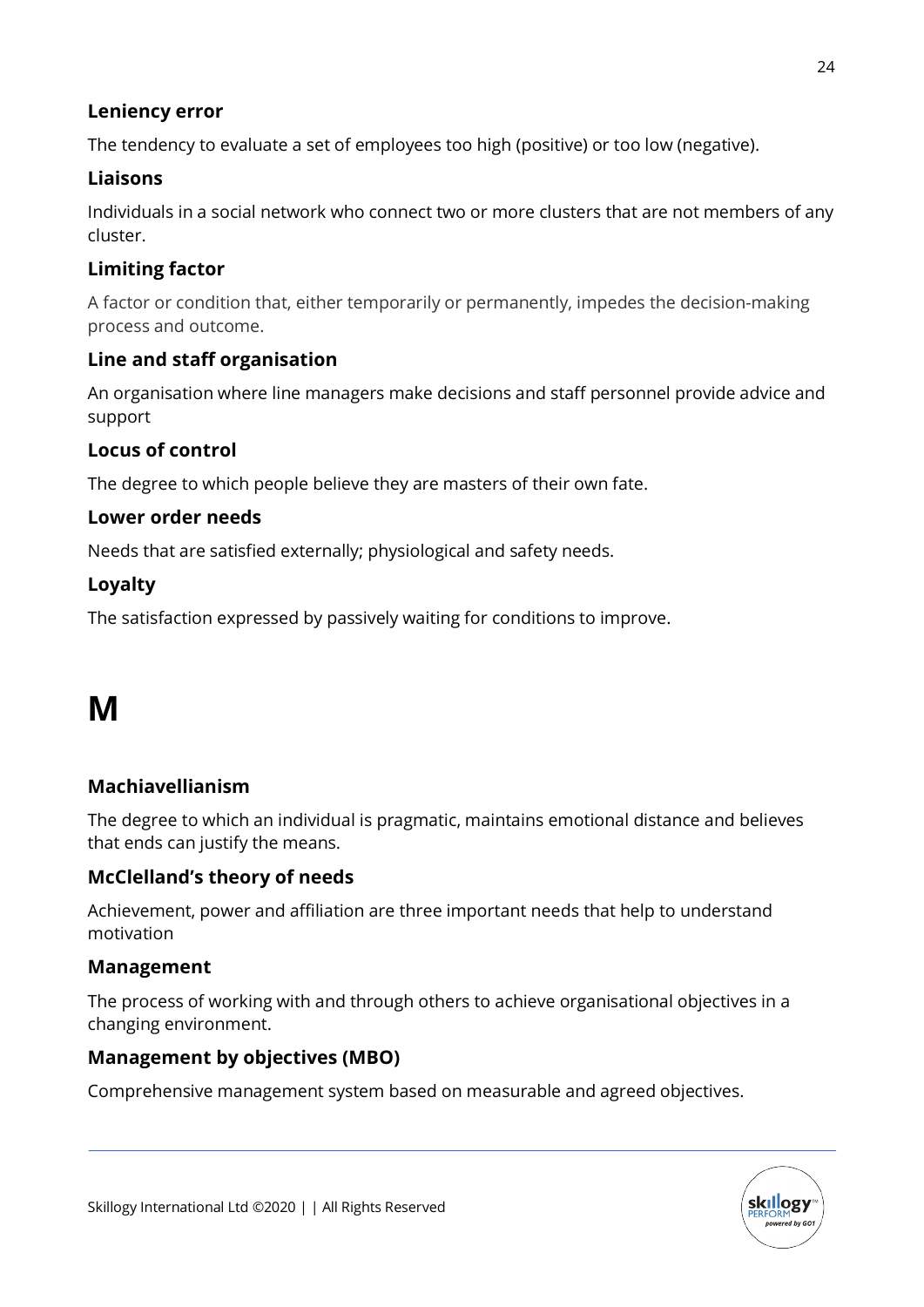# **Managerial ability**

The demonstrated capacity to achieve organisational objectives both effectively and efficiently.

# **Managerial functions**

General administrative duties that need to be carried out in virtually all productive organisations to achieve desired outcomes.

# **Managerial grid**

A nine by nine matrix outlining 81 different leadership styles.

# **Managerial roles**

Specific categories of managerial behaviour

# **Managers**

Individuals who achieve goals through other people

### **Managing diversity**

The process of helping all employees, including women and minority groups, to reach their full potential.

# **Manipulative**

Skilled in influencing or controlling others to your own advantage

### **Matrix**

The regular formation of data into columns and rows.

### **Matrix organisation**

A structure with both vertical and horizontal lines of authority.

# **Mechanistic organisations**

Rigid bureaucracies

### **Media richness**

A media's capacity to convey information and promote learning.

### **Mediator**

A neutral third party who facilitates a negotiated solution by using reasoning, persuasion and suggestions for alternatives.

### **Meetings management**

A key performance skill in the managing people performance area that provides managers with the ability to plan and control meetings and make effective use of time.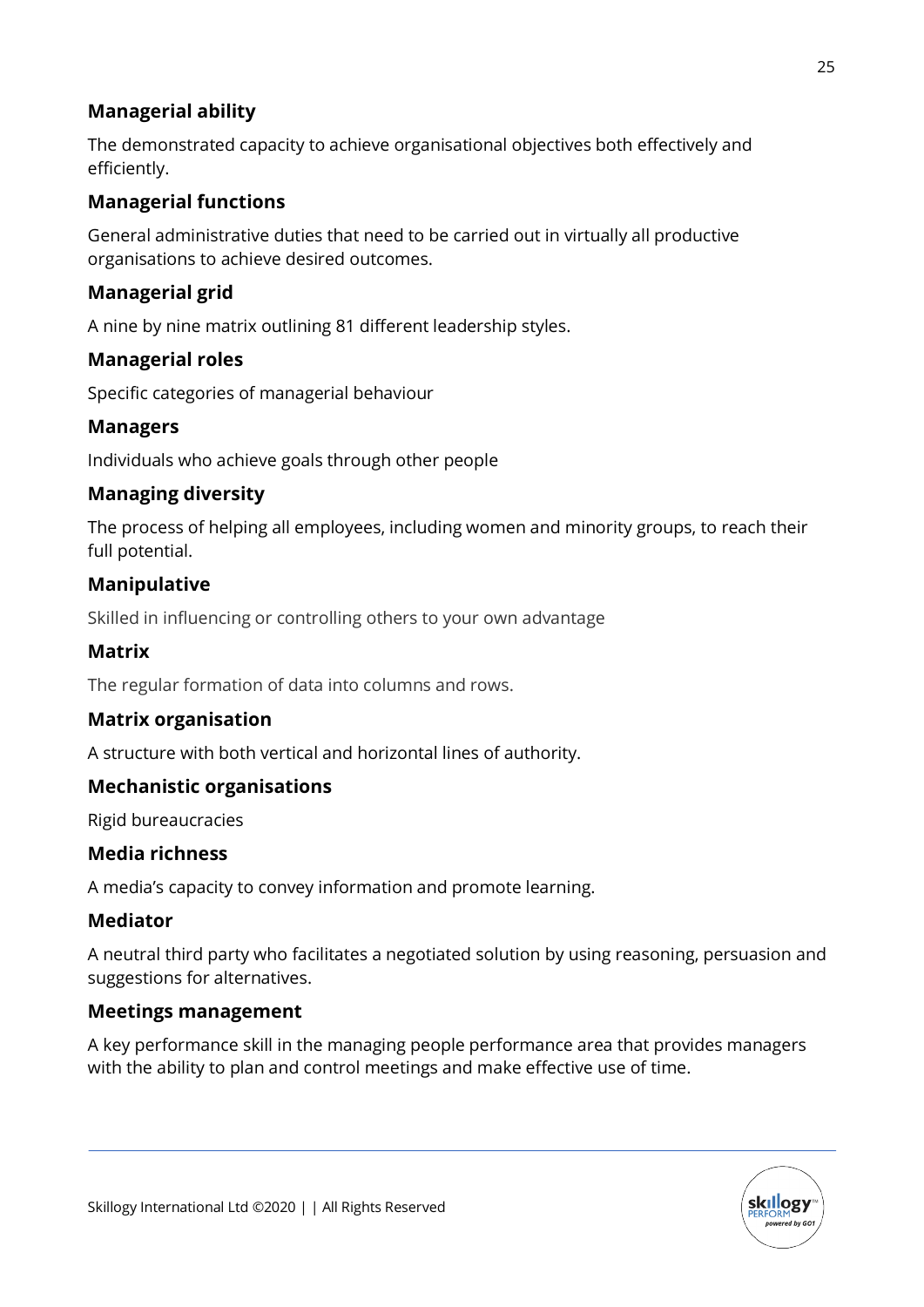### **Mentor**

Someone who develops another person through tutoring, coaching and guidance.

# **Message**

What is communicated

### **Metamorphosis stage**

The stage in the new socialisation process in which anew employee adjusts to his or her work groups, values and norms.

# **Model**

Abstraction of reality; simplified representation of some real world phenomenon.

# **Monochronic time**

A perception of time as a straight line broken down into units.

# **Motivating people**

A key performance skill in the managing self performance area that provides managers with the ability to identify the inherent needs of people and how to improve productivity and motivate a workforce.

# **Motivating potential score**

A predictive index suggesting the motivation potential in a job.

# **Motivation**

A psychological process giving behaviour purpose and direction.

# **Motivation hygiene theory**

Intrinsic factors are related to job satisfaction, while extrinsic factors are associated with dissatisfaction.

### **Motivation to manage**

A desire to succeed in performing managerial functions and roles; one of the three elements of the basic formula for managerial success.

# **Multinational company**

A business that has strategic control over production/marketing in two or more countries.

# **Myers-Briggs Type Indicator (MBTI)**

A personality test that taps four personality characteristics and classifies people in one of sixteen personality types.

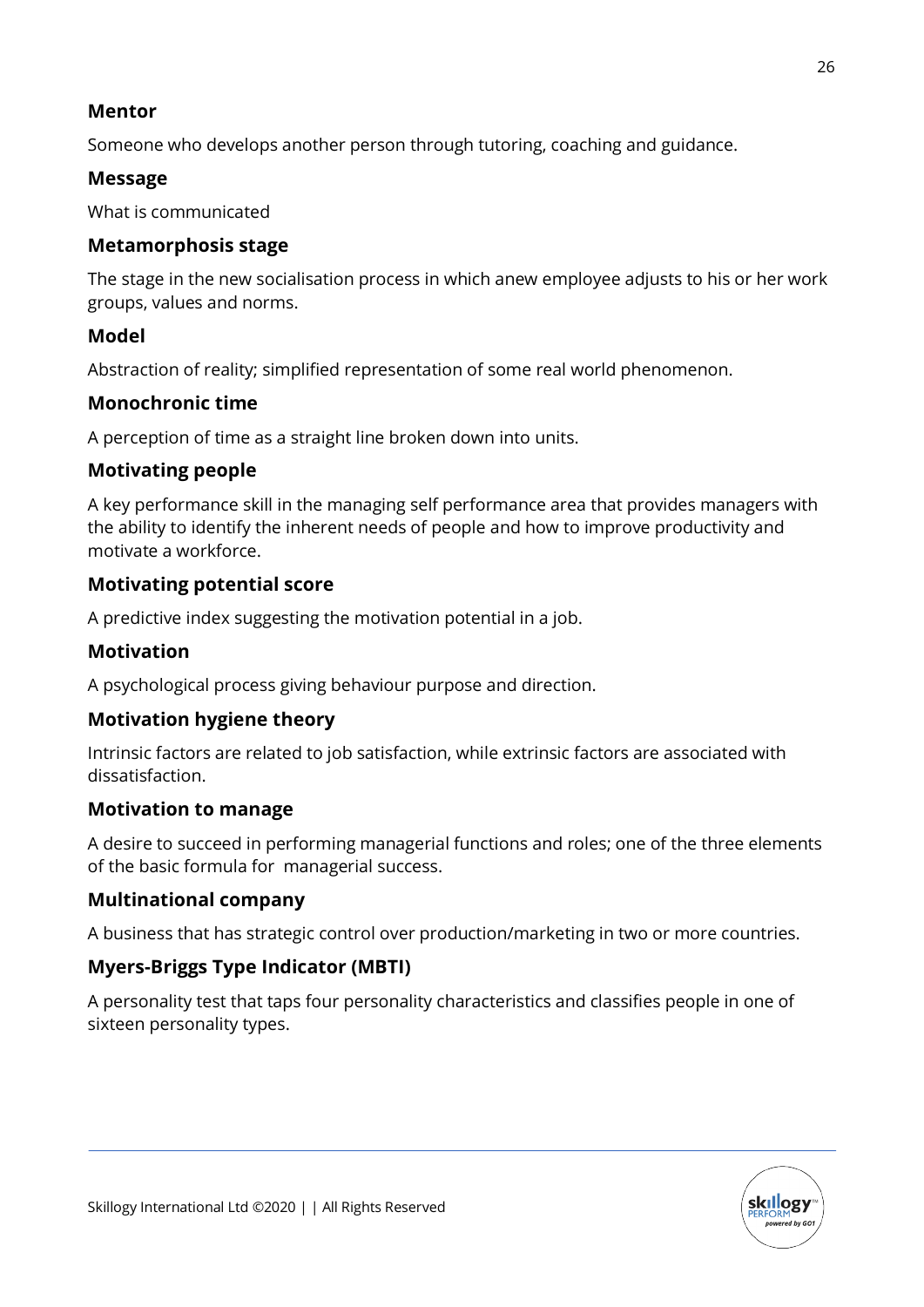# **N**

# **Need(s)**

Some internal state that makes certain outcomes appear attractive.

# **Neglect**

Dissatisfaction expressed through allowing conditions to worsen

### **Negotiation**

A decision-making process between interdependent parties with differing preferences as to the outcome.

### **Net outcome**

The relative balance between the possible result of the gains and the possible result of the losses.

### **New social contract**

An assumption that the employer-employee relationship will be a shorter-term one, based on convenience, rather than for life.

# **Nominal group technique**

A group decision-making method in which individual members meet face-to-face to pool their judgements in a systematic but independent fashion.

# **Non-profit organisations**

Organisations with benevolent rather than financial goals.

### **Non-routine decisions**

Decisions made in complex and non-routine situations.

# **Non-verbal communications**

Messages conveyed through body movements, the intonations or emphasis or emphasis we give to words, facial expressions and the physical distance between the sender and the receiver.

### **Norming**

The third stage in group development, characterised by close relationships and cohesiveness

### **Norms**

General standards of conduct or performance for various social and environmental settings.

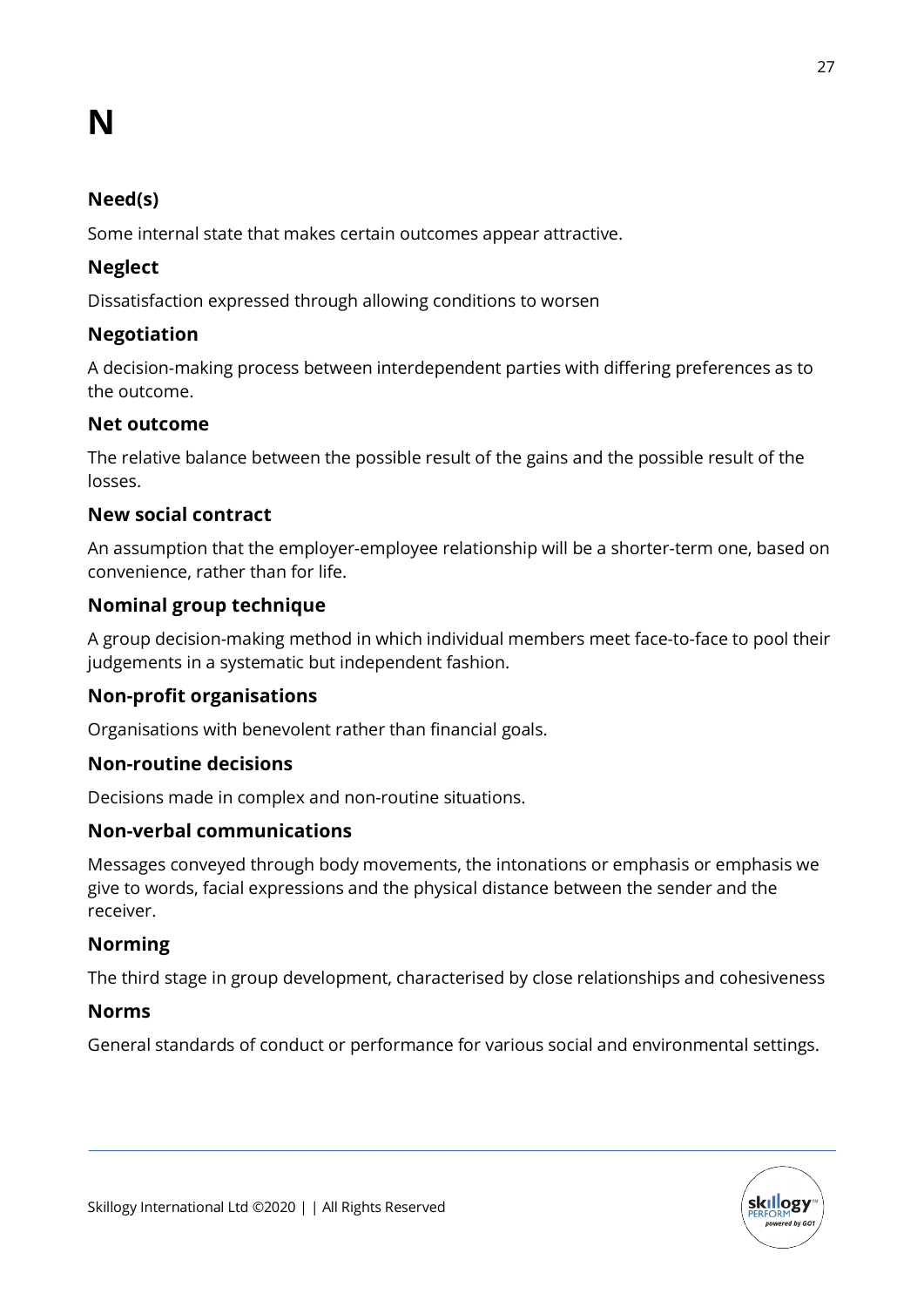# **O**

# **Objective**

A commitment to achieve a measurable result within a specified timeframe.

# **Objective setting**

A key performance skill in the managing work performance area that provides managers with the ability to think through and define the results a team wishes to achieve in the future by going through an eight-step process.

# **Openness**

Willingness to share ideas and information freely

### **Openness to experience**

A personality dimension that characterises someone in terms of imaginativeness, artistic sensitivity and intellectualism

# **Operational approach**

A production-oriented field of management aimed at improving efficiency and reducing waste.

# **Operational planning**

Determining how to accomplish specific tasks with available resources.

### **Operations management**

The process of transforming material human resources into saleable goods and services.

### **Opportunity to perform**

High levels of performance are partially the function of an absence of obstacles that constrain the employee.

# **Optimise**

Systematically identifying the solution with the best combination of benefits.

# **Optimistic**

Expecting a favourable outcome or dwelling on hopeful aspects.

# **Organic model**

A structure that is flat, uses cross-hierarchical and cross-functional teams, has low formalisation, possesses a comprehensive information network and relies on participative decision-making.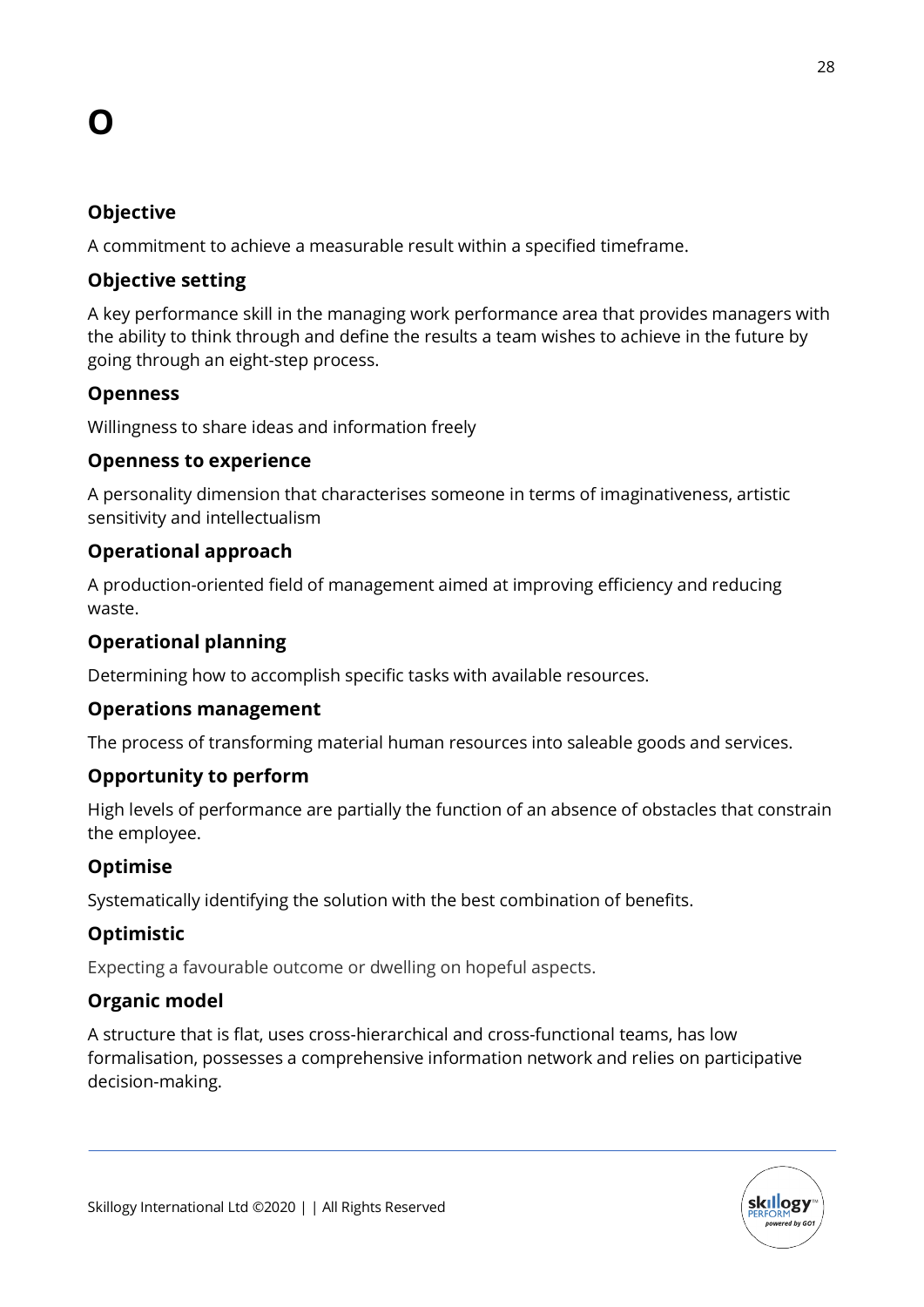# **Organic organisations**

Flexible and adaptable organisation structures.

# **Organisation**

A consciously coordinates social unit composed of two or more people, that functions on a relatively continuous basis to achieve a common goal or set of goals.

# **Organisational behaviour**

A field of study that investigates the impact that individuals, groups and structure have on behaviour within organisations, for the purpose of applying such knowledge to improving an organisation's effectiveness.

### **Organisation chart**

A visual display of an organisation's job titles, reporting relationships and lines of authority.

### **Organisational commitment**

An individual's orientation toward the organisation in terms of loyalty, identification and involvement.

### **Organisational culture**

Shared values, beliefs and language that create a common identity and sense of community.

### **Organisation development (OD)**

Planned change programmes designed to assist people and organisations function more effectively.

# **Organisational effectiveness**

Being effective, efficient, motivational, adaptive and developing with the aim of continuing to meet organisational goals.

# **Organisation knowledge**

A key performance skill in the managing work performance area that provides managers with the ability to have knowledge and understanding of an organisation's objectives, strategies and plans as well as knowledge of the external environment in which the organisation operates.

# **Organisational politics**

The pursuit of self-interest in response to real or imagined opposition.

# **Organisational productivity**

The ratio of an organisation's total output to total input, adjusted for inflation, within a stated timeframe.

### **Organisational values**

Shared beliefs about what the organisation stands for.

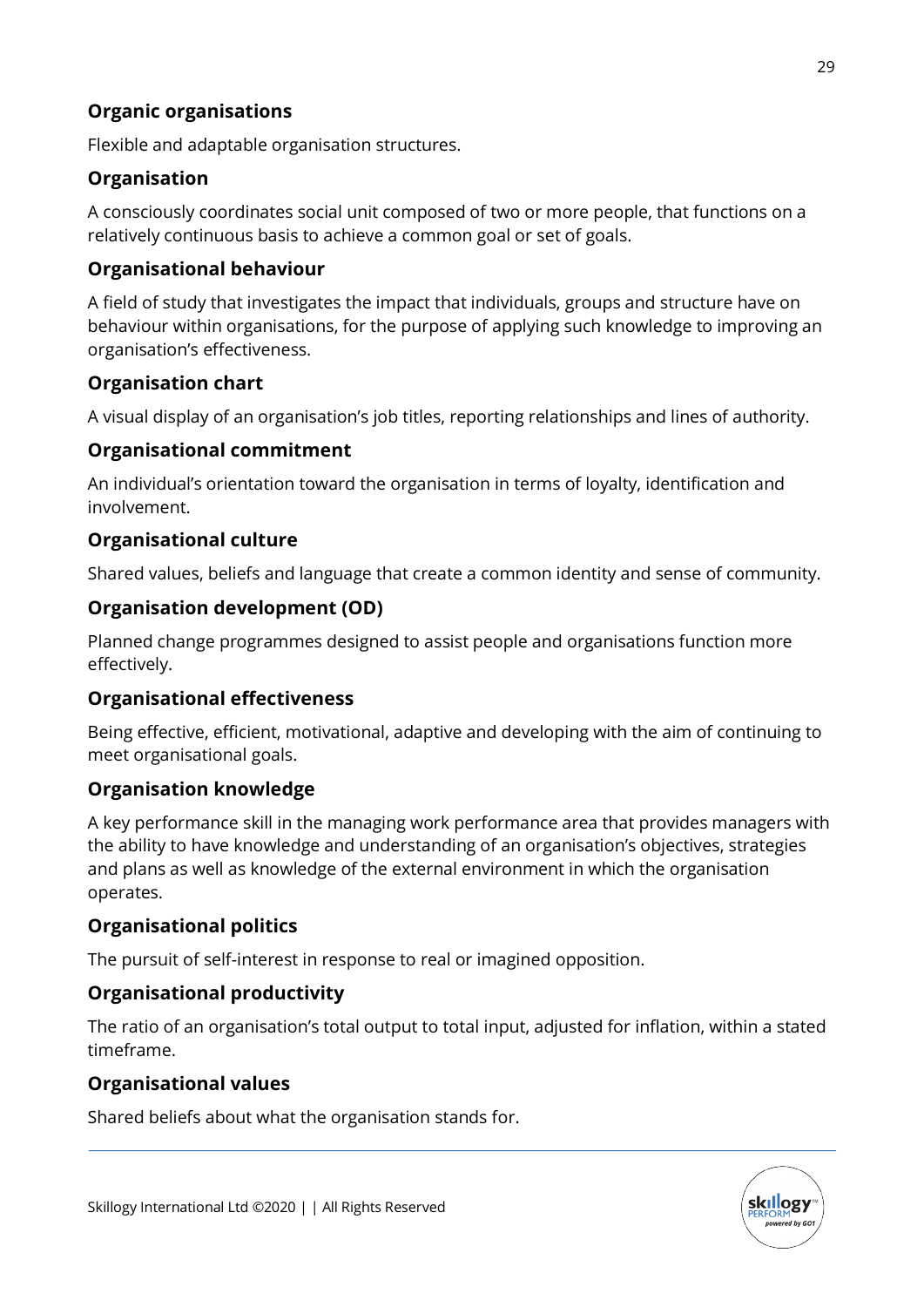# **Organising**

Creating a coordinated authority and task structure.

# **Ostracism**

Rejection by a group of persons

# **Outplacement**

The ethical practice of assisting redundant employees find new employment or opportunities.

# **P**

# **Painstaking**

Marked by or requiring great attention; very careful and diligent.

# **Paired comparison**

An evaluation method that compares each employee with every other employee and assigns a summary ranking based on the number of superior scores that the employee achieves.

# **Pareto analysis**

A bar chart indicating what problems need the highest priority

# **Participative management**

Empowering employees to assume greater control of the workplace.

# **Path-goal theory**

The theory that a leader's behaviour is acceptable to subordinates in so far as they view it as a source of either immediate or future satisfaction

# **PDCA cycle**

Deming's Plan-Do-Check-Act cycle that relies on observed data for continuous improvement of operations.

# **Perceived conflict**

Awareness by one or more parties of the existence of conditions that creates opportunities for conflict to arise.

# **Perception**

A process by which individuals organise and interpret their sensory impressions in order to give meaning to their environment.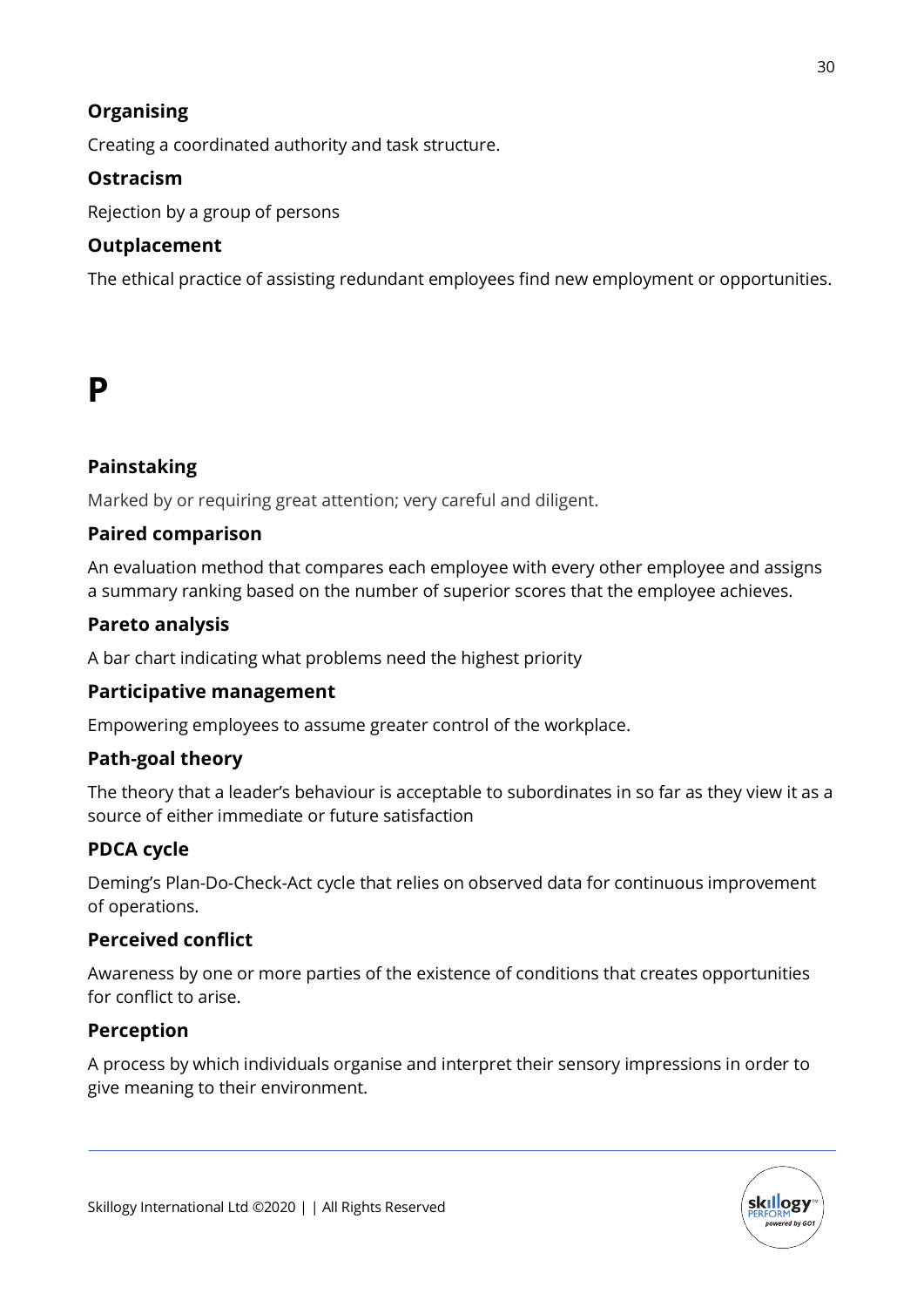# **Perceptive**

Marked by sensitivity and an understanding of a situation.

# **Performance appraisal**

Evaluating job performance as a basis for human resource management decisions.

### **Performing**

The fourth stage in group development, when the group is fully functional.

### **PERT**

The Programme Evaluation and Review Technique is a graphic sequencing and scheduling tool for complex projects.

### **Personal character**

A key performance skill in the managing self performance area that provides managers with the ability to build working relationships based on ethical qualities.

### **Personal communication**

A key performance skill in the managing self performance area that provides managers with the ability to reach a shared or common understanding with another person by using effective verbal, written and interpersonal skills.

### **Personal contributions**

A key performance skill in the managing self performance area that provides managers with the ability to develop the skills that contribute to team performance in achieving a common goal and result.

### **Personal organisation**

A key performance skill in the managing self performance area that provides managers with the ability to arrange and control all aspects of your work into an effective and timely process geared to results.

### **Personality**

The sum total of ways in which an individual reacts and interacts with others.

# **Personality job fit theory**

Identifies six personality types and proposes that the fit between personality type and occupational environment determines satisfaction and turnover.

### **Personality traits**

Enduring characteristics that describe an individual's behaviour

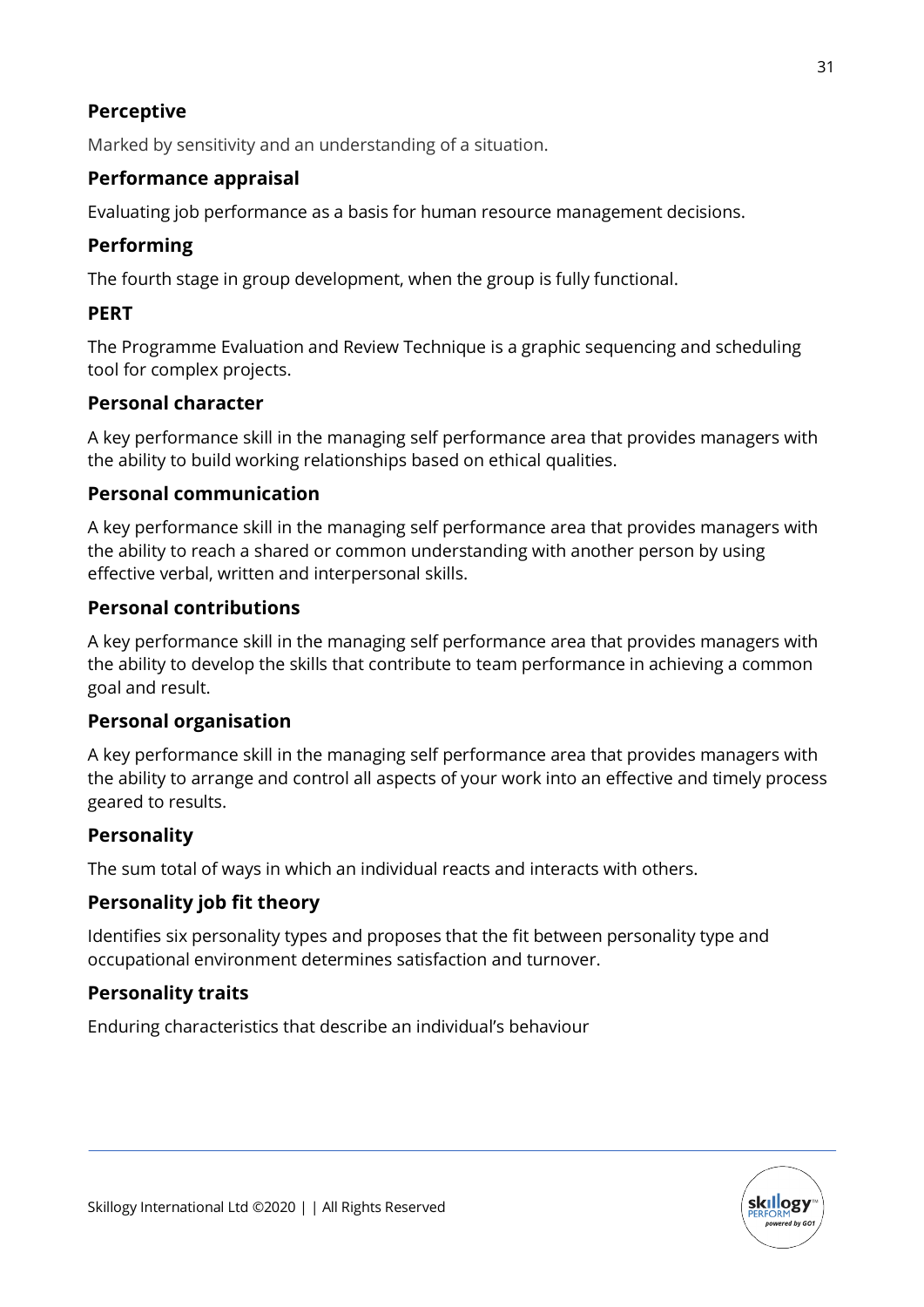# **Persuasion and negotiation**

A key performance skill in the managing self performance area that provides managers with the ability to produce a successful outcome and the skill required in moving towards a successful outcome.

# **Physical ability**

That required to do tasks demanding stamina, dexterity, strength and similar skills.

# **Plan**

An objective combined with and action statement and stated goal

### **Planning**

Dealing with uncertainty by formulating courses of action to achieve specified results.

### **Planning horizon**

The elapsed time between planning and execution.

### **Political behaviour**

Those activities that are not required as part of one's formal role in the organisation, but that influence, or attempt to influence, the distribution of advantages and disadvantages within the organisation.

### **Pooled interdependence**

Where two groups function with relative independence but their combined output contributes to the organisation's overall goals.

### **Position power**

Influence derived from one's formal structural position in the organisation; includes power to hire, fire, discipline, promote and give salary increases.

# **Positive reinforcement**

Encouraging a behaviour with a positive outcome,

### **Power**

The ability to harness resources to get something done.

### **Power and influence**

A key performance skill in the managing people performance area that provides managers with the ability to use power effectively as a skill in developing influencing techniques as a means of improving team effectiveness and results.

### **Power need**

A desire to make others behave in a way that they would not have otherwise behaved in.

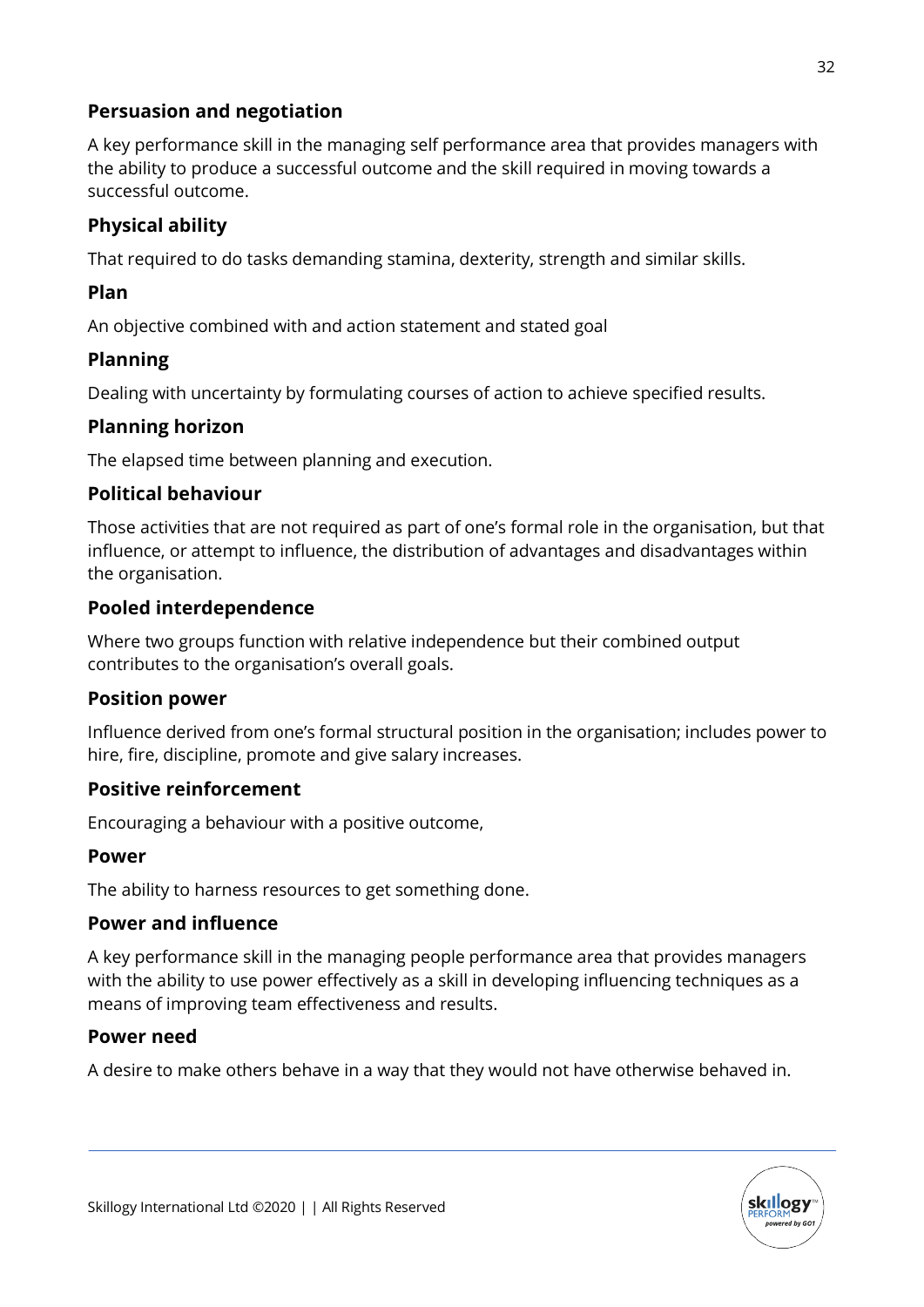### **Power tactics**

Ways in which individuals translate power bases into specific actions.

# **Prescribed clusters**

Formal groups like departments, work teams, task forces or committees.

### **Priorities**

Ranking goals, objectives or activities in order of importance.

### **Priority management**

A key performance skill in the managing work performance area that provides managers with the ability to focus on the priority of job objectives and the fundamental problem of conflict between priority of importance and priority of time.

### **Proactivity**

The ability to initiate activity before it is required.

### **Problem**

The difference between the actual and desired state of affairs.

### **Problem solving**

The conscious process of closing the gap between actual and desired situations.

### **Problem teams**

Groups of five to twelve employees from the same department who meet for a few hours each week to discuss ways of improving quality, efficiency and the work environment.

### **Process value analysis**

Determination to what degree each organisational process adds value to the organisation's distinctive competencies.

### **Product life cycle**

A graph of a product's sales and profit.

### **Production-oriented leader**

One who emphasises technical or task aspects of the job.

# **Productivity**

A performance measure including effectiveness and efficiency.

### **Programmed decisions**

Repetitive and routine decisions.

### **Projection**

Attributing one's own characteristics to other people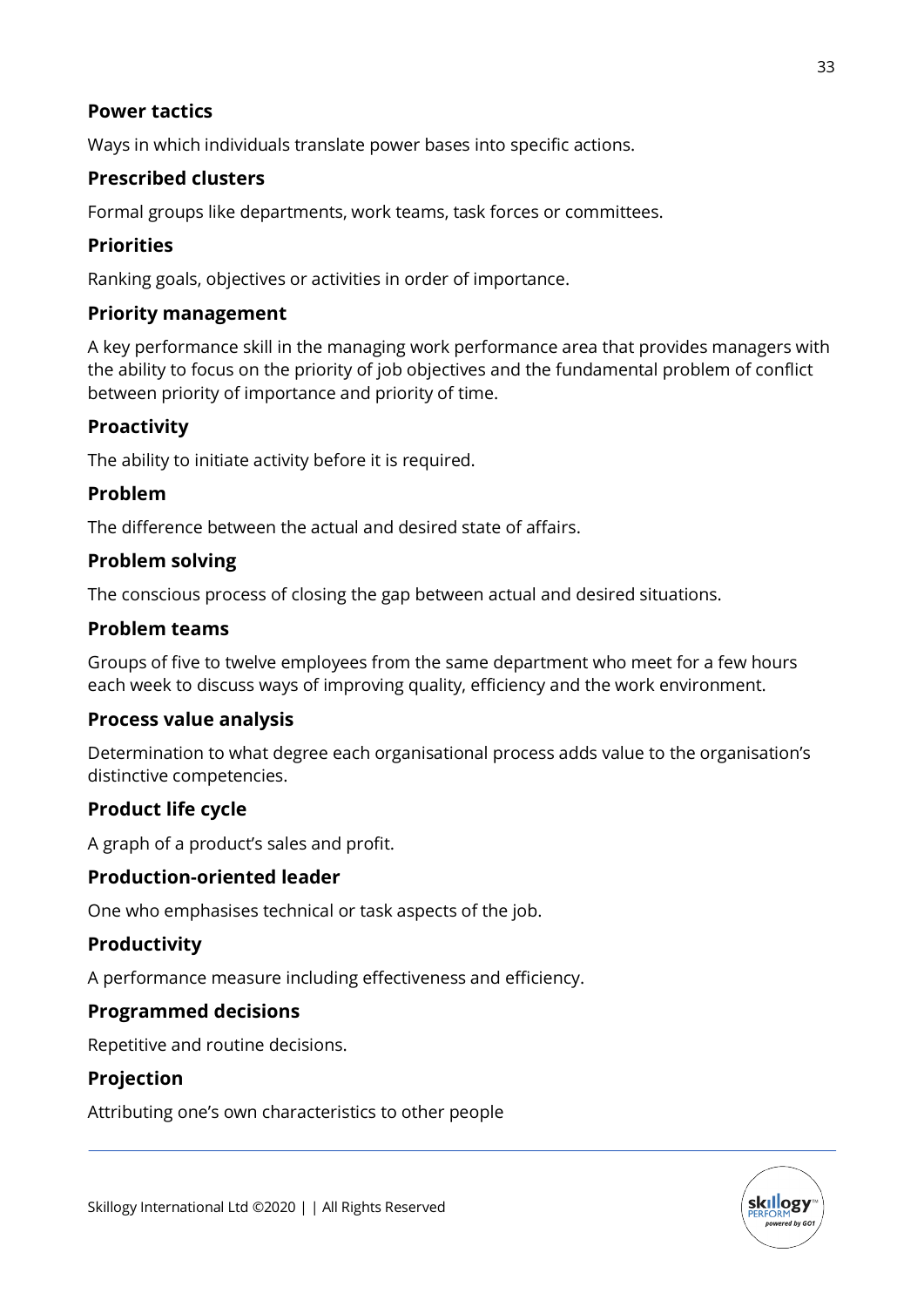# **Psychology**

The science that seeks to measure, explain and sometimes change the behaviour of humans and other animals.

# **Q**

# **Quality**

Conformance to a set standard

# **Quality circle**

A work group of employees who meet regularly to discuss their quality problems, investigate causes, recommend solutions and take corrective actions.

# **Quality management**

A key performance skill in the managing work performance area that provides managers with the ability to use a five stage project cycle to produce a process and system for project tracking through the management and knowledge of a team's strengths and project needs.

# **Quality of life**

A national culture attribute that emphasises relationships and concern of others.

# **Quantity of life**

A national culture attribute describing the extent to which societal values are characterised by assertiveness and materialism.

# **R**

# **Radical**

Arising from or going to a root or source.

# **Rational**

Refers to choices that are consistent and value-maximising.

# **Rational decision-making model**

A decision-making model that describes how individuals should behave in order to maximise some outcome.

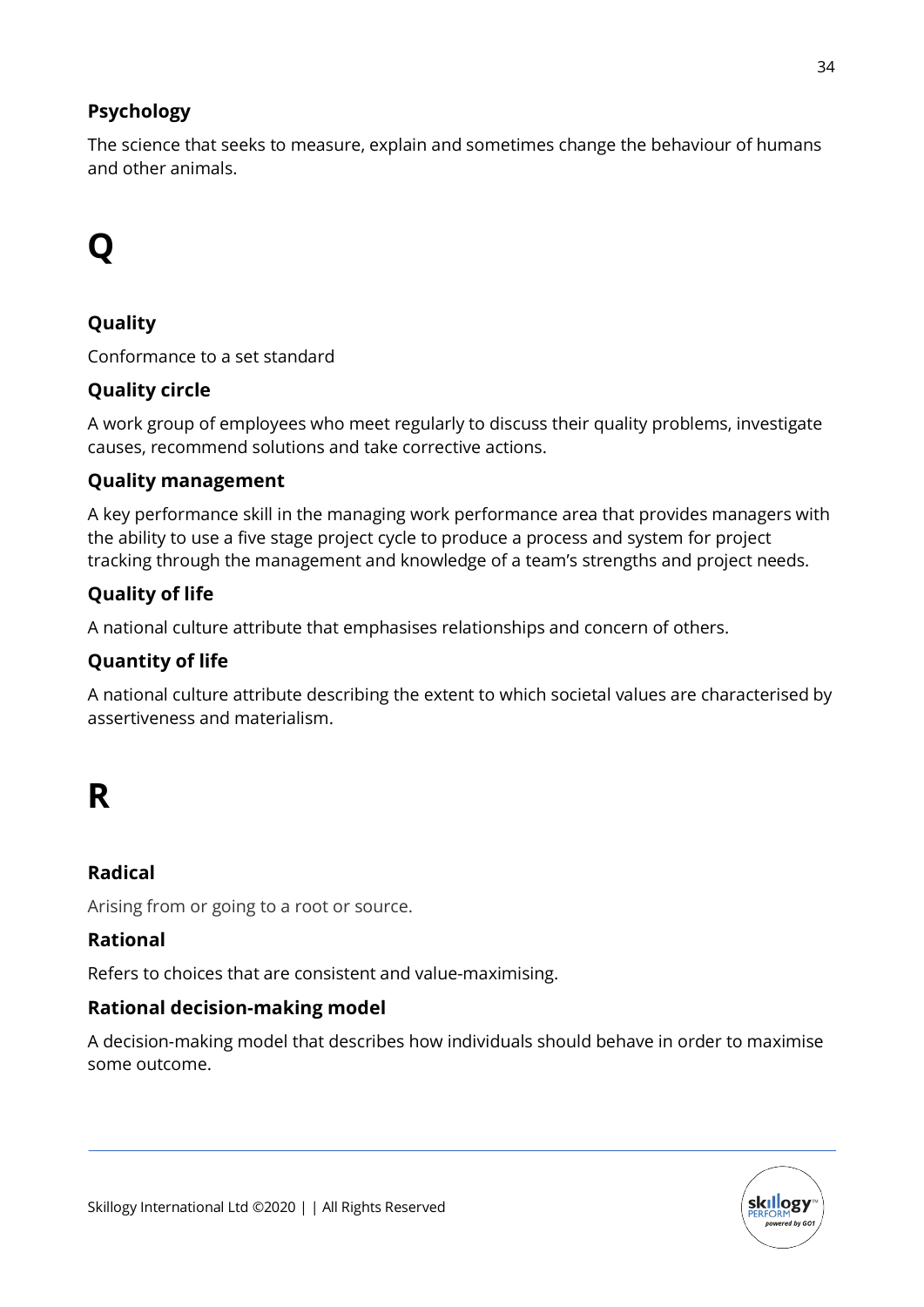### **Reactive changes**

Changes made in response to unexpected situations.\

### **Reciprocal interdependence**

Where groups exchange inputs and outputs.

### **Re-engineering**

Radically redesigning the entire business cycle for greater strategic speed.

### **Reference groups**

Important groups to which individuals belong or hope to belong and with whose norms individuals are likely to conform.

### **Referent power**

Influence based on possession by an individual of desirable resources or personal traits.

### **Refreezing**

Systematically following up a change programme for lasting results.

### **Representative heuristic**

Assessing the likelihood of an occurrence by drawing analogies and seeing identical situations where they do not exist.

### **Representative participation**

Workers participate in organisational decision-making through a small group of representative employees

### **Response uncertainty**

Situations where the consequences of decisions are unpredictable.

### **Restraining forces**

Forces that hinder movement away from the status quo.

### **Rewards**

Material and psychological pay-offs for working.

### **Reward power**

Compliance achieved based on the ability to distribute rewards that others view as valuable.

### **Rituals**

Repetitive sequences of activities that express and reinforce the key values of the organisation, what goals are most important, which people are important and which are expendable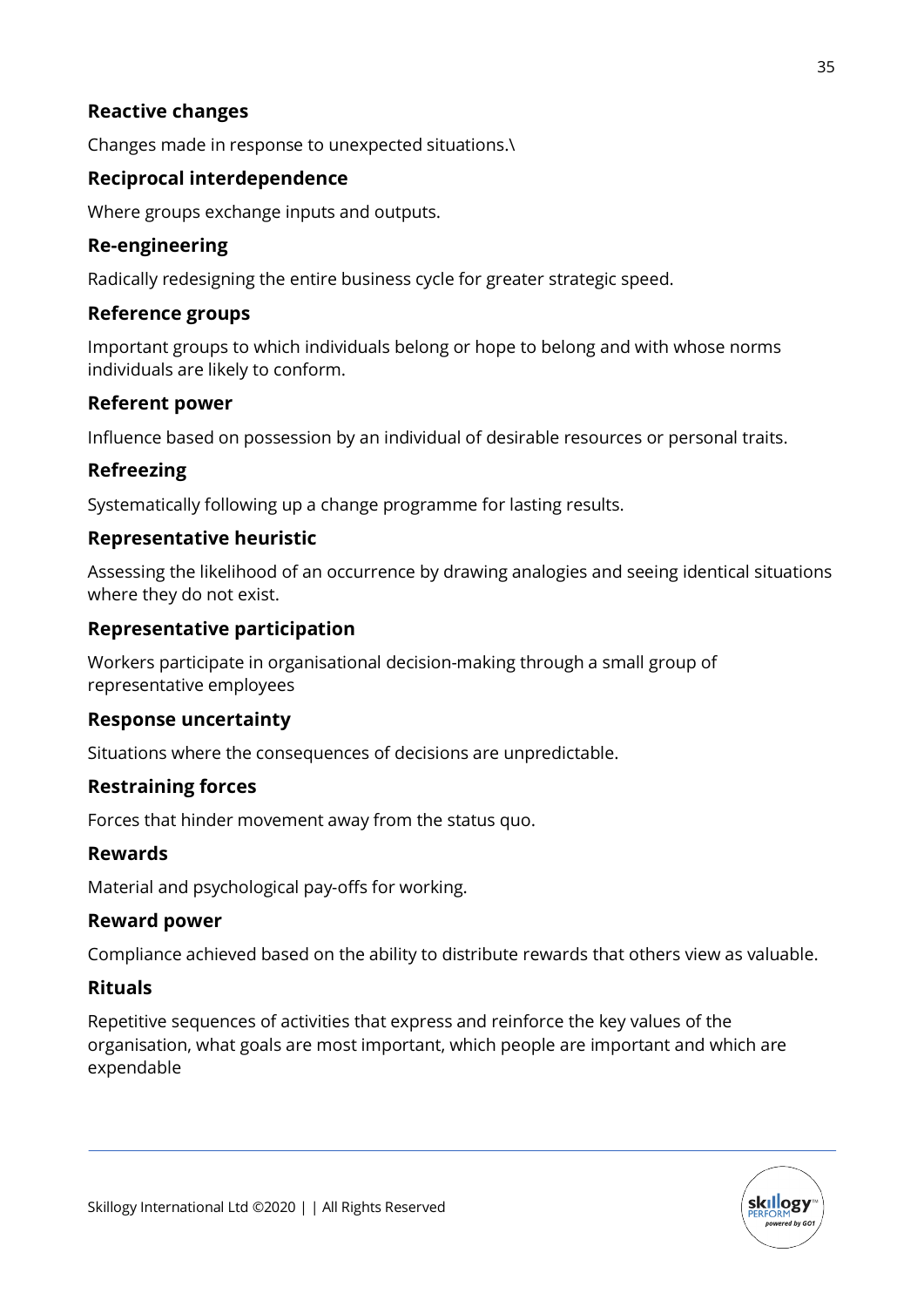# **Role**

Socially determined way of behaving in a specific circumstance or job.

# **Role conflict**

A situation in which an individual is confronted by divergent role expectations.

# **Role expectations**

How others believe a person should act in a given situation.

# **Role identity**

Certain attitudes and behaviours consistent with a role.

# **Role perception**

An individual's view of how he or she is supposed to act in a given situation.

# **S**

# **Scenario analysis**

Preparing written descriptions of likely future and related situations.

# **Scientific management**

Developing performance standards on the basis of systematic observation and experimentation.

# **Second order change**

Change that is multidimensional, multilevel, discontinuous and radical

# **Selective perception**

People selectively interpret what they see based on their interests, background, experience and attitudes

# **Self-actualisation**

The drive to become what one is capable of becoming

# **Self-efficacy**

The individual's belief that he or she is capable of performing a task.

# **Self-esteem**

An individual's degree of liking or disliking for himself or herself.

# **Self-fulfilling prophecy**

An individual's expectations determine his or her behaviour.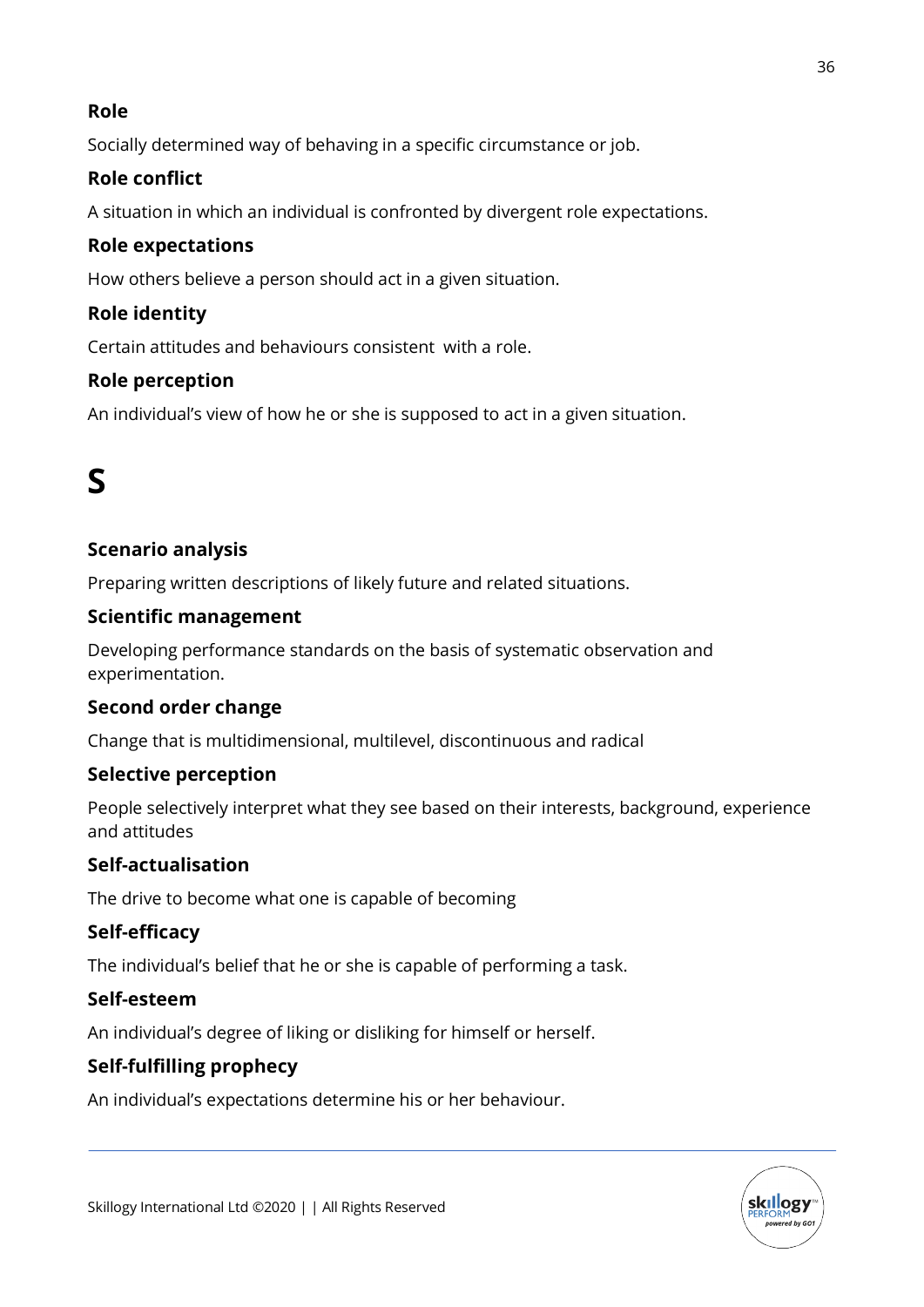# **Self-managed teams**

High performance teams that assume traditional managerial duties such as staffing and planning.

### **Self-management**

Learning techniques that allow individuals to manage their own behaviour so that less external management control is necessary.

### **Self-monitoring**

A personality trait that measures an individual's ability to adjust his or her behaviour to external situational factors.

### **Self-perception theory**

Attitudes are used after the fact to make sense out of an action that has already occurred.

### **Self-serving bias**

The tendency for individuals to attribute their own successes to internal factors while putting the blame for failures on external factors.

### **Sensitivity training**

Training groups that seek to change behaviour through unstructured group interaction.

### **Sequential interdependence**

One group depends on another for its input but the dependency is only one way.

### **Semantics**

Study of the meaning of words

### **Sexual harassment**

Unwanted sexual attention that creates an offensive or intimidating work environment.

### **Shaping behaviour**

Systematically reinforcing each successive step that moves an individual closer to the desired response.

### **Short-term orientation**

A national culture attribute that emphasises the past and present, respect for tradition and fulfilling social obligations.

# **Simple structure**

A structure characterised by a low degree of departmentalisation, wide spans of control, authority centralised in a single person and little formalisation.

# **Single-loop learning**

Errors are corrected using past routines and present policies.

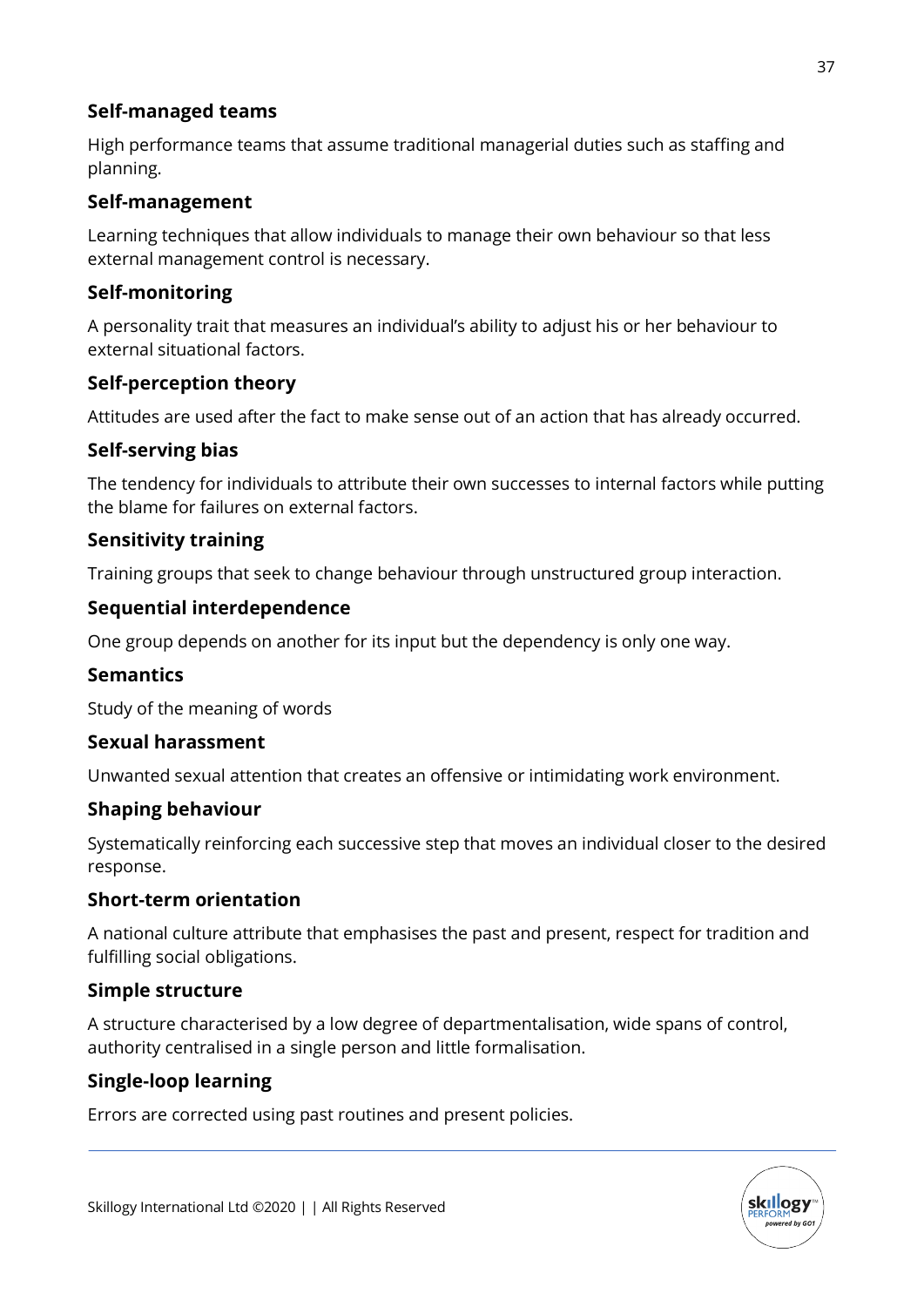# **Single minded**

Having one overriding purpose or goal.

# **Situational analysis**

Finding the organisation's niche by performing a SWOT analysis.

# **Situational leadership theory**

The contingency theory that focuses on follower's readiness.

# **Skill variety**

The degree to which the job requires a variety of different activities

### **Small business**

An independently owned and managed profit-seeking business, normally with less than 100 employees.

### **Smoothing**

A tactic used to create harmony and encourage supportive problem solving.

### **Sober**

Marked by seriousness of conduct or character.

### **Social facilitation effect**

The tendency for performance to improve or decline in response to the presence of others.

### **Social information-processing model**

Employees adopt attitudes and behaviours in response to the social cues provided by others with whom they have contact.

### **Social-learning theory**

People can learn through observation and direct experience.

# **Social loafing**

The tendency for individuals to expend less effort when working collectively than when working individually.

### **Social networks**

A specific set of linkages among a defined set of individuals.

### **Socialisation**

The process that adapts employees to the organisation's culture.

# **Span of control**

The number of people who report directly to a given manager.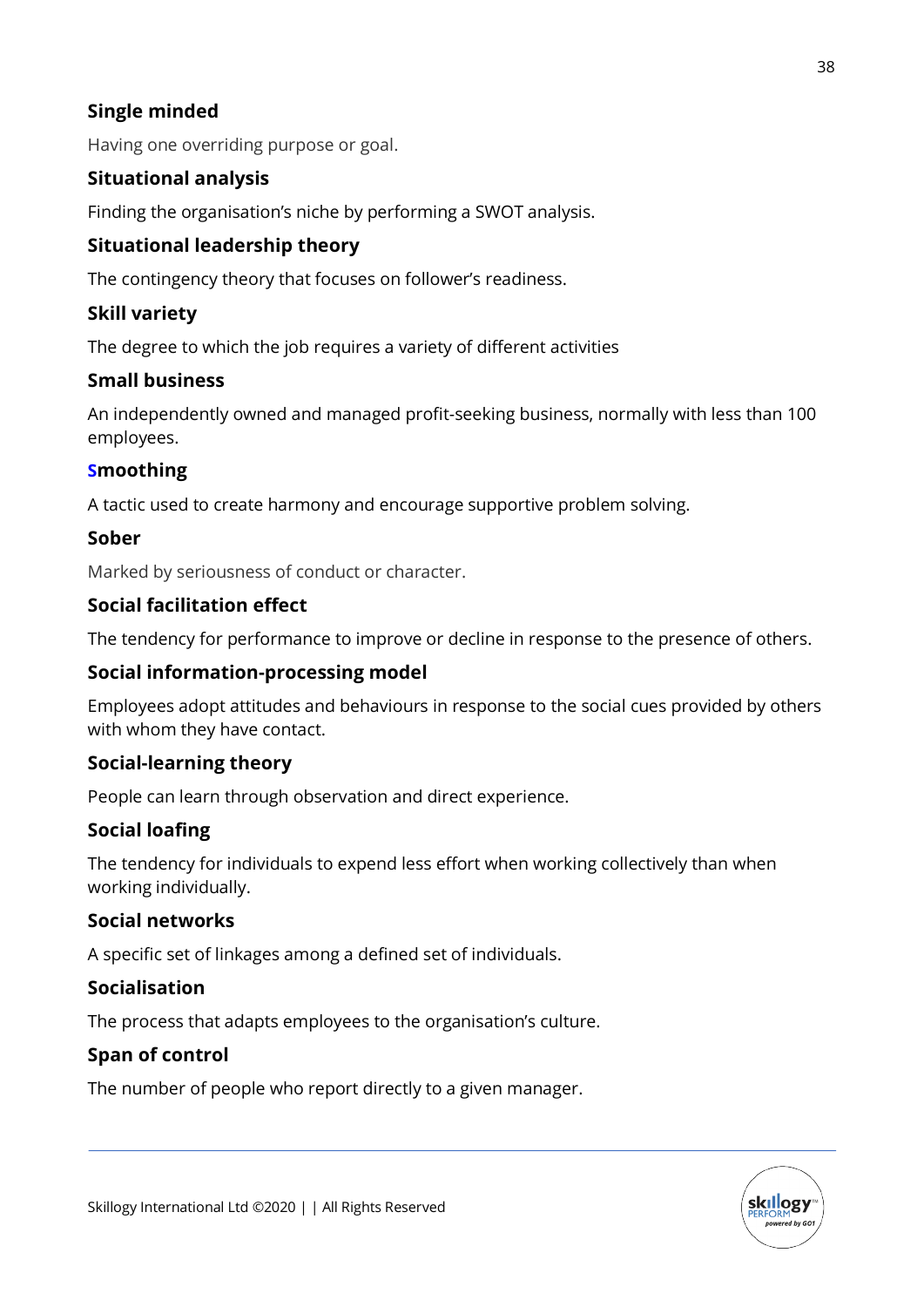# **Stages of moral development**

An assessment of a person's capacity what is morally right.

### **Status**

A socially-defined position or rank given to groups or group members by others.

### **Stereotyping**

Judging someone on the basis of one's perception of the group to which that person belongs.

# **Storming**

The second stage in group development characterised by intra-group conflict.

### **Strategic**

Important or essential in relation to a plan of action.

### **Strategic business unit**

An organisational sub-unit that acts like an independent business.

### **Strategic changes**

Altering the overall shape or direction of the organisation.

### **Strategic management**

Seeking a competitively superior organisation-environment fit.

### **Strategic planning**

Determining how to pursue long-term goals with available resources.

### **Strategy**

The pattern of decisions that are taken within an organisation, in order to achieve a stated outcome.

### **Stress**

A dynamic condition in which an individual is confronted with an opportunity, constraint or demand related to what he or she desires and for which the outcome is perceived to be uncertain and important.

### **Stress management**

A key performance skill in the managing self performance area that provides managers with the ability to avoid work stress and to control and manage it when it arises.

### **Strong cultures**

Cultures where the core values are intensely held and widely shared.

### **Structural inertia**

Aspects of the organisation that may hinder change or performance improvement.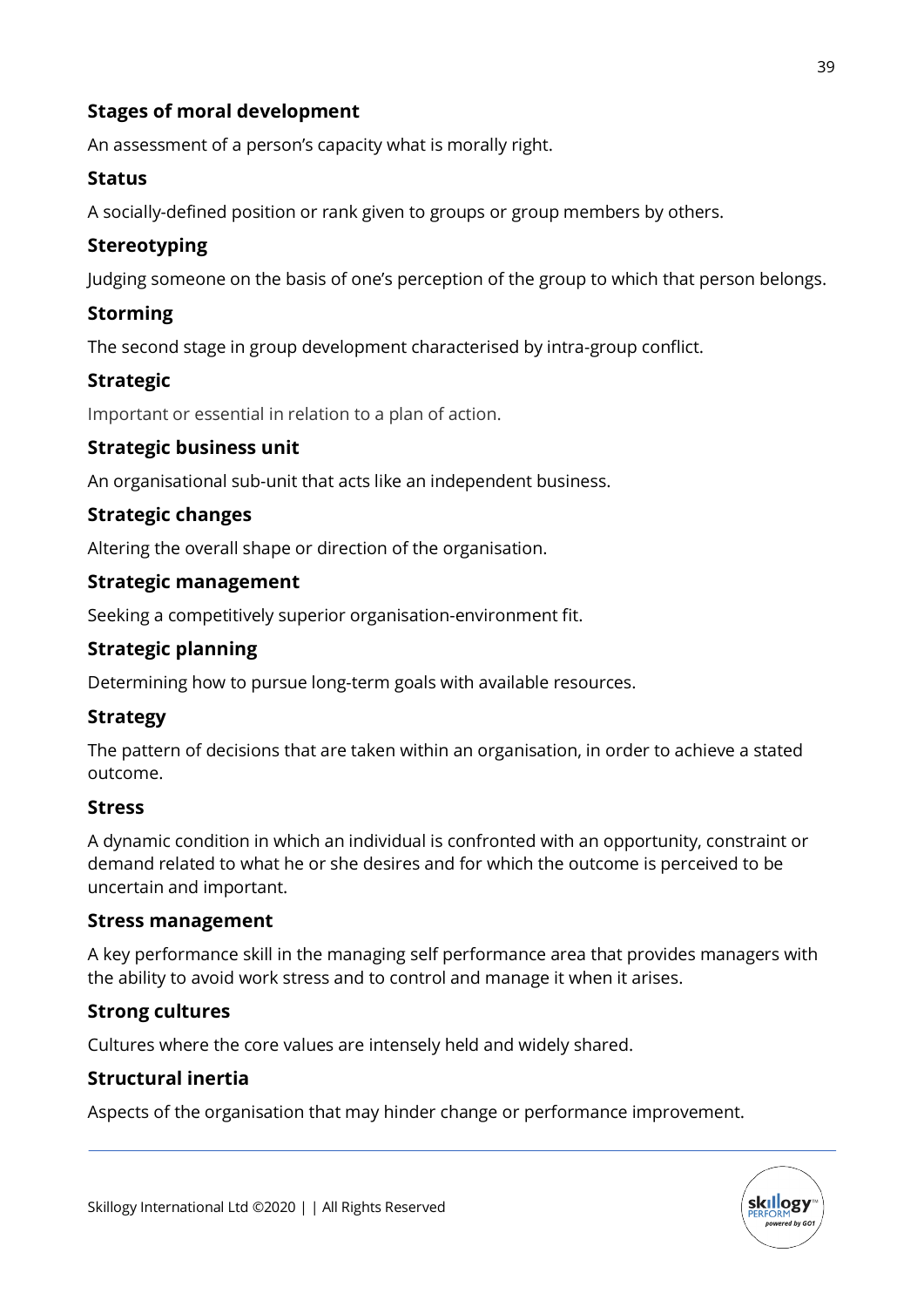# **Structured interview**

A series of job-related questions with standardised answers.

# **Subcultures**

Mini cultures within an organisation, typically defined by departmental designations and geographical separation.

### **Survey feedback**

The use of questionnaires to identify discrepancies among member perceptions; discussion follows and remedies are suggested.

### **SWOT analysis**

An analytical technique that looks at a given case in terms of Strengths, Weaknesses, Opportunities and Threats.

### **Synergy**

The whole is greater than the sum of its parts.

### **System**

A collection of parts that operate interdependently to achieve a common purpose.

### **Systematic study**

Looking at relationships, attempting to attribute causes and effects and drawing conclusions based on scientific evidence.

# **T**

### **Task characteristic theories**

Seek to identify task characteristics of jobs, how these characteristics are combined to form different jobs and their relationship to employee motivation, satisfaction and performance.

### **Task force**

Multi-level and/or cross functional team assigned to a specific problem.

### **Task group**

Those working together to complete a job task.

### **Task identity**

The degree to which the job requires the completion of a whole and identifiable piece of work.

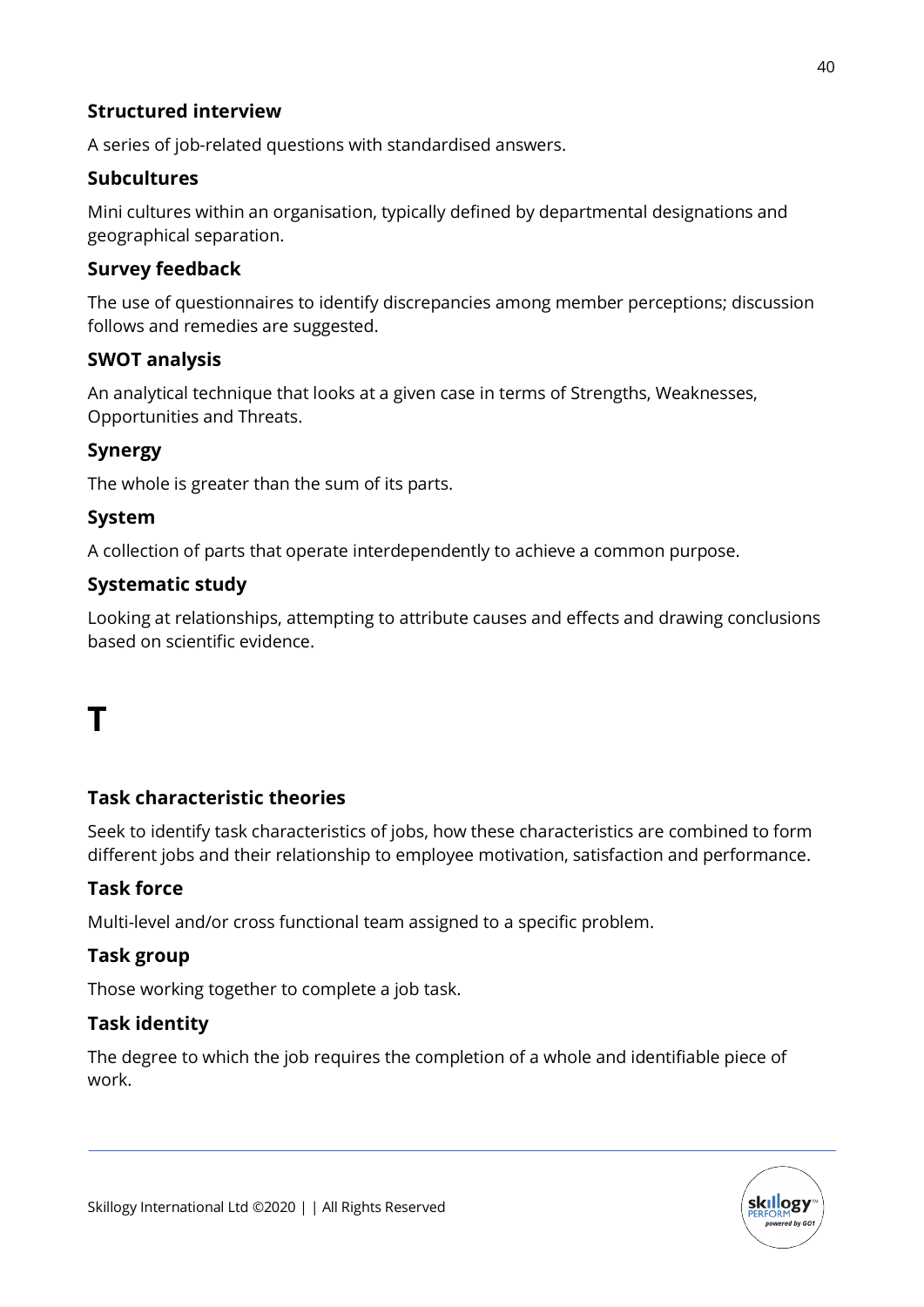# **Task significance**

The degree to which the job has a substantial impact on the lives or work of other people

### **Task structure**

The degree to which job assignments are procedurised.

### **Task uncertainty**

The greater the uncertainty in the task the more customised the response. Conversely, low uncertainty encompasses routine tasks with standardised activities,

### **Team-building**

An organisational development technique for developing performance-driven work groups.

### **Team structure**

The use of teams as the central device to coordinate work activities.

### **Teamwork**

A key performance skill in the managing people performance area that provides managers with the ability to work together with team members in achieving objectives and results.

### **Technical skills**

The ability to apply specialised knowledge or expertise.

### **Technology**

All the tools and ideas that are available for extending the natural physical and mental reach of human beings.

# **Telecommuting**

Work is sent to and from an employee's home via computer modem.

### **Terminal values**

Desirable end states of existence; the goals that a person would like to achieve during his or her lifetime.

# **Theory X and Theory Y**

McGregor's behavioural assumptions about people in the workplace.

### **Thinking abilities**

A key performance skill in the managing self performance area that provides managers with the ability to develop your mental agility, conceptual and analytical thinking in order to conceive and form practical ideas for problem-solving and decision-making.

### **Time management**

A key performance skill in the managing work performance area that provides managers with the ability manage job objectives, priorities and activities within the available time.

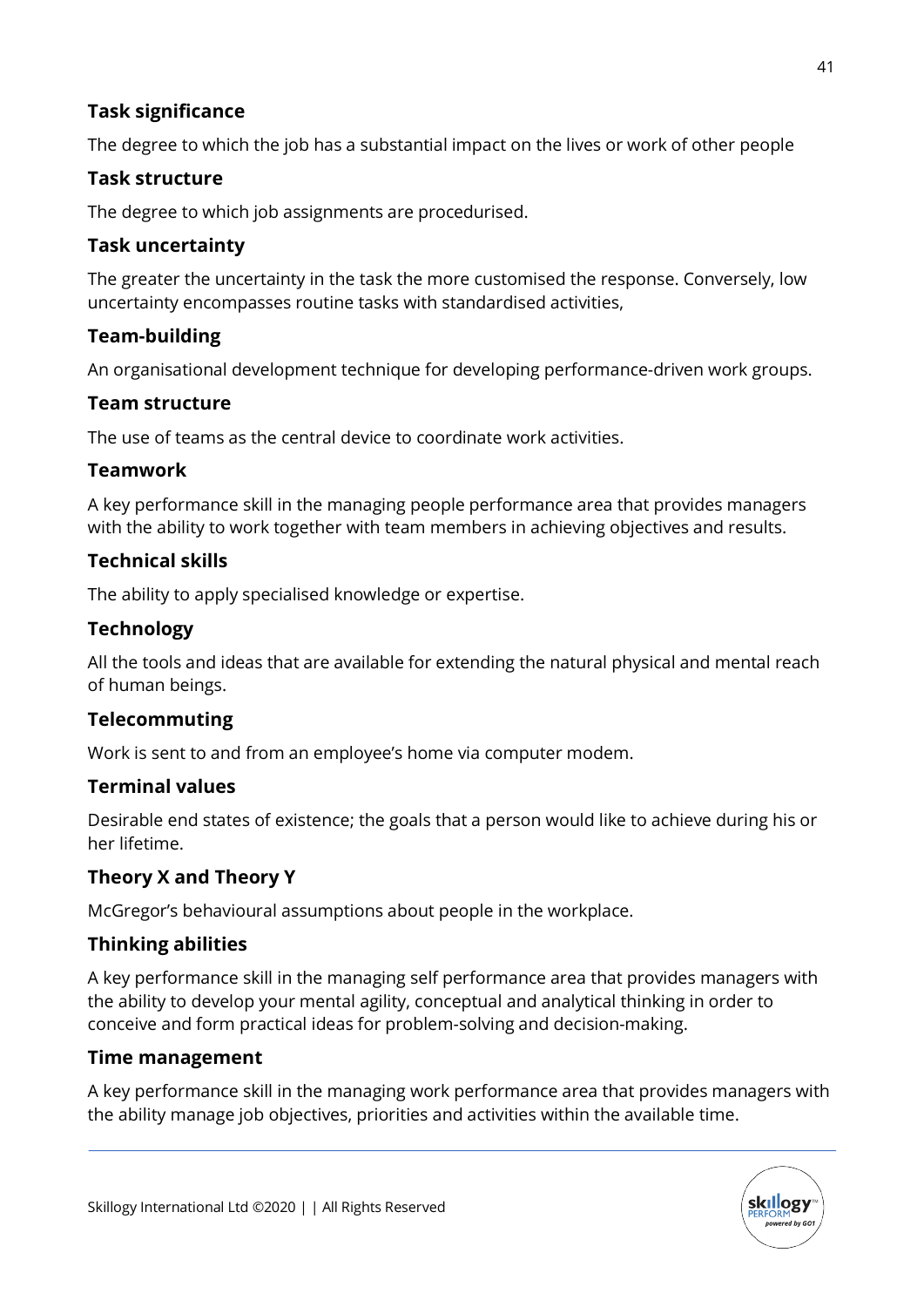# **Tolerance of uncertainty**

The ability to cope with stress, risk and uncertainty.

# **Total Quality Management (TQM)**

Creating an organisational culture committed to continuous improvement in every aspect of operation.

# **Traditional view of conflict**

The belief that all conflict is harmful and must be avoided.

# **Training**

The use of guided experience to change employee behaviour, attitudes, skills and work performance.

# **Trait theories of leadership**

Theories that sort personality, social, physical or intellectual traits that differentiate leaders from non-leaders.

# **Transactional leaders**

Leaders who guide or motivate their followers in the direction of established goals by clarifying role and task requirements.

# **Transformational leaders**

Leaders who provide individualised consideration and intellectual stimulation and who possess charisma.

# **Transforming leadership**

A key performance skill in the managing people performance area that provides managers with the ability to operate from a set of core beliefs in leading well motivated team members to perform effectively and contribute to the development of the organisation.

# **Trust**

Belief in the integrity, character or ability of others.

# **Turnover**

Voluntary and involuntary permanent withdrawal from the organisation.

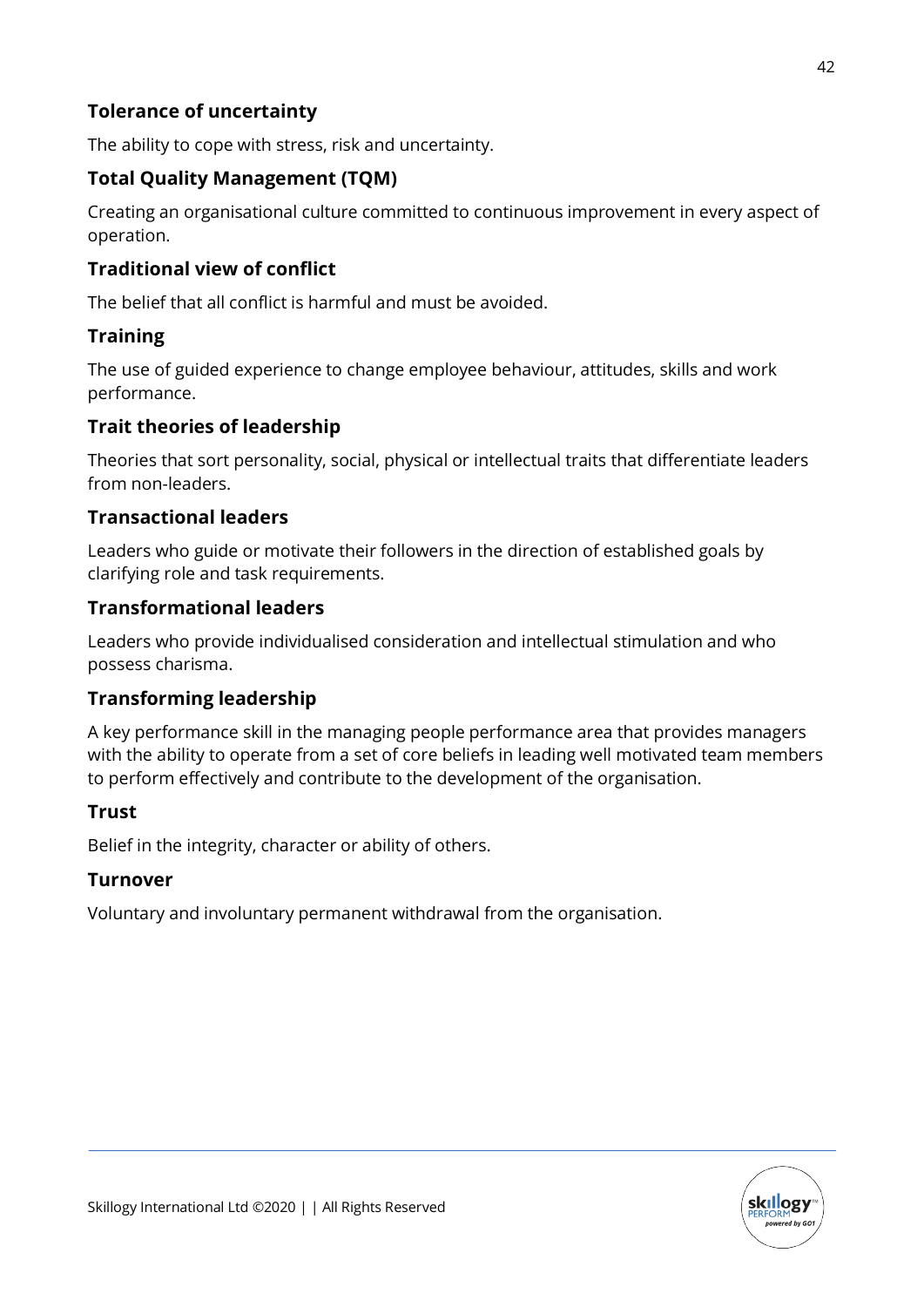# **U**

# **Uncertainty avoidance**

A national culture attribute describing the extent to which a society feels threatened by uncertain and ambiguous situations and tries to avoid them.

# **Uncertainty task**

The greater the uncertainty in a task, the more customised the response. Conversely, low uncertainty encompasses routine tasks with standardised activities.

# **Unfreezing**

Neutralising resistance by preparing people for change.

### **Unity of command**

A subordinate should have only one superior to whom he or she is directly responsible.

# **Unorthodox**

Breaking with convention or tradition.

### **Utilitarianism**

Decisions are made so as to provide the greatest good for the greatest number.

### **Upward communication**

Encouraging subordinates to share their feelings and ideas.

# **V**

### **Values**

Basic convictions that a specific mode of conduct or end-state of existence is personally or socially preferable to an opposite or converse mode of conduct or end-state of existence.

### **Value system**

A hierarchy based on a ranking of an individual's values in terms of their intensity